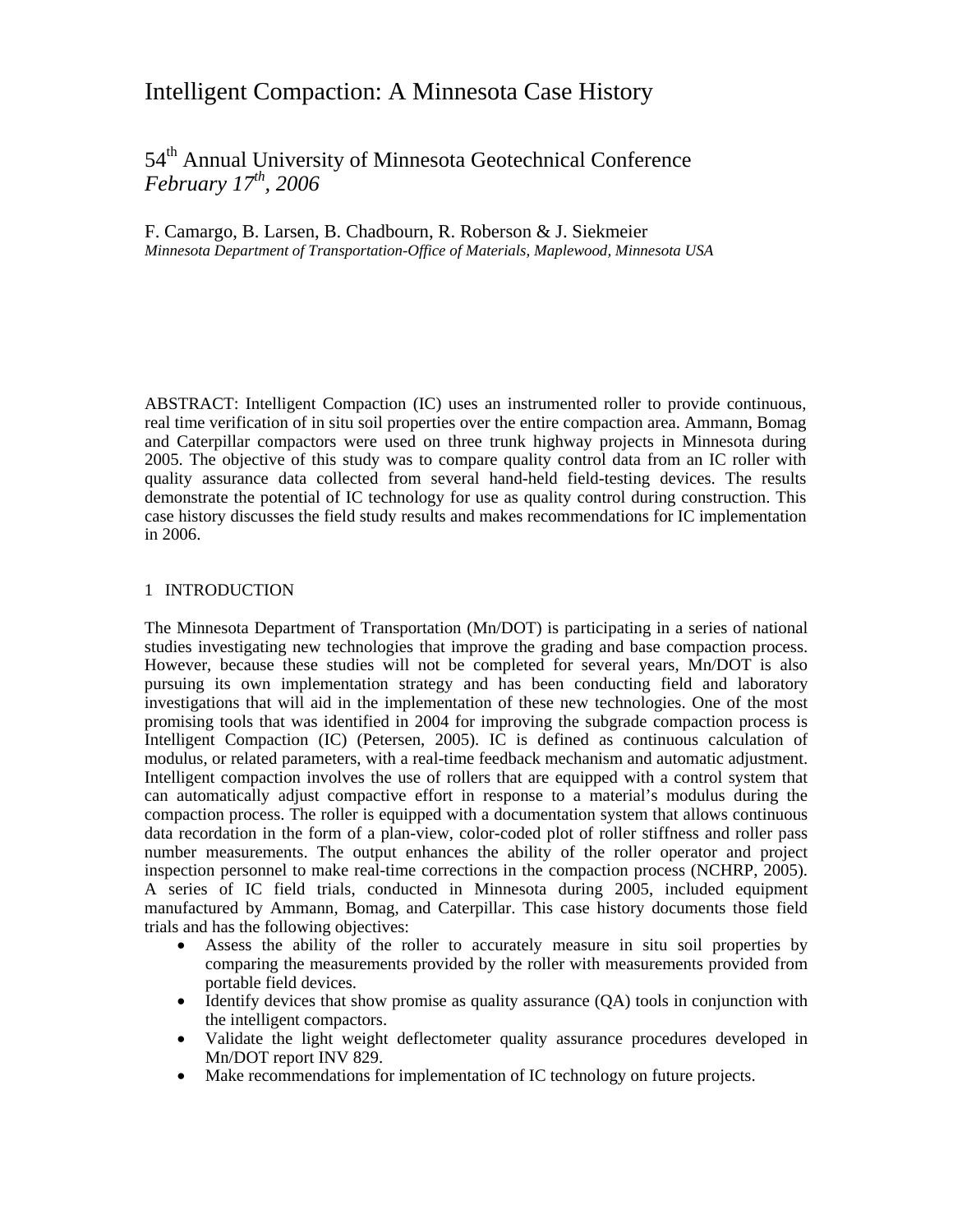# 1.1 *Overview*

Intelligent compaction was developed in Europe in the late 1970's and early 1980's. The primary European equipment manufacturers that currently have equipment in the US are Ammann, Bomag, Dynapac and Geodynamik. US construction manufacturers are also developing similar IC technology. Caterpillar has developed IC rollers that will be available through Caterpillar's "field follow" program in 2006, with full production by 2007.

Intelligent compaction rollers use either accelerometers and/or machine energy to calculate an index parameter related to modulus, stiffness, or bearing capacity. This information is then used by the roller's control systems to determine whether to increase or decrease compaction energy by automatically adjusting the internal, mechanical parameters of the roller. All IC rollers essentially use a combination of three different parameters: amplitude, frequency, and speed, to modify the compactive energy delivered by a roller of specific mass and diameter.

# 1.1.1 *Amplitude*

Amplitude is a nonnegative scalar measure of the magnitude of oscillation (Fig. 1). The amplitude of the roller is dictated by the position of the eccentric masses inside the roller. The amplitude can be increased and decreased by altering the unbalanced force generated by the moving the masses inside the drum.



Fig. 1 Amplitude of Drum Vibration (Amman, 2003)

# 1.1.2 *Frequency*

Frequency is the number of oscillations per unit time (Fig.2). The frequency of the drum can be adjusted to optimize compaction of a specific soil type. Matching the frequency of the drum with that of the underlying soil increases the efficiency of compactions (Anderegg and Kaufmann, 2004). However, others believe that altering drum frequency may lead to increased maintenance and a reduced operational life for the roller.



Fig. 2. Frequency of Drum Vibration (Amman, 2003)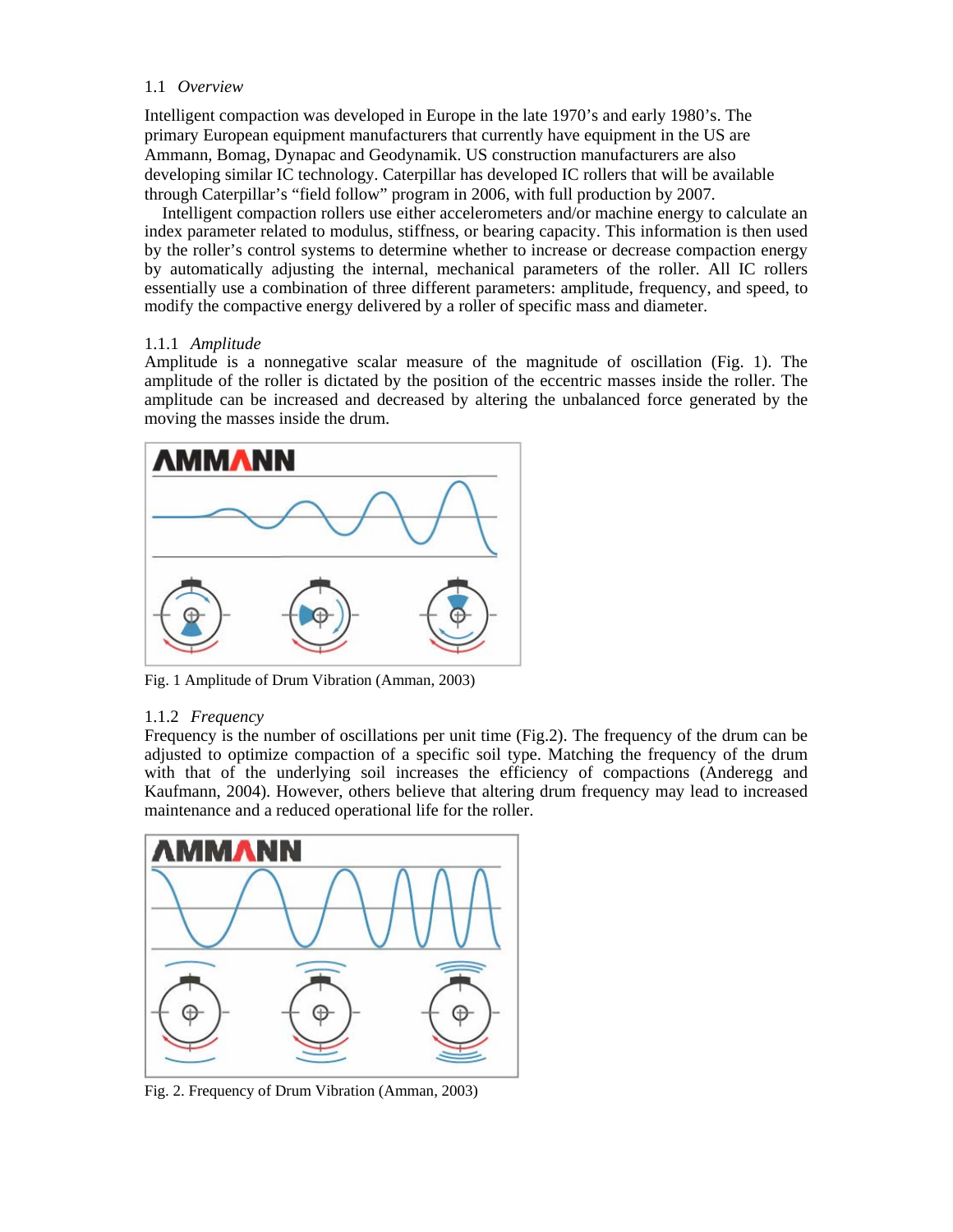#### 1.1.3 *Speed*

Speed of the roller dictates how much energy, per unit length of soil, is delivered to the underlying soil layer (Fig.3). If the roller travels slowly, more energy is delivered per unit area; conversely, the faster the roller travels, the less energy is delivered per unit area of soil. It is usually recommended that an optimum speed be determined and maintained for the materials at the job site.



Fig. 3 Speed of Roller Drum (Amman, 2003)

#### 1.2 *IC Implementation*

IC produces a more uniform product than standard compaction methods since the roller continuously alters the amount of energy being transferred to the soil based upon a target value for the roller specific compaction-related parameter. In addition, research has shown that thicker lifts of material can be more efficiently compacted using IC technology (McVay and Ko, 2005). These factors contribute to IC's ability to streamline the compaction process, which has the potential to translate into significant cost savings for the contractor.

 Real-time geospatial location combined with verification of lift compaction makes it possible to assure complete coverage of the compaction area throughout the construction process. The roller's measurement / control systems help to attain a more uniform subgrade which contributes to increased pavement service life. This also helps to eliminate the chance of over compaction, which can lead to costly damage to the roller and aggregate fracture.

 In addition, the roller output of in situ subgrade modulus provides a vital link to mechanistic pavement design. IC roller data can be easily mapped and stored for later use in forensic analysis and used during long-term pavement management.

 Finally one of the important benefits of IC is that it will make it possible to eliminate sand cone testing. Newer mechanistic tests such as the DCP and LWD are far better suited for quality assurance in conjunction with IC. Furthermore, mechanistic tests can be conducted in a fraction of the time required for sand cones. Mechanistic testing, in conjunction with IC, has the potential to greatly improve the efficiency of quality control  $/$  quality assurance (QC/QA) for construction projects. Even more significantly, these new test devices increase jobsite safety. Testing personnel will no longer be required to subject themselves to the dangers of conducting sand cones. Tests can be conducted quickly with minimal danger to personnel and construction delays will be lessened as mechanistic test results are available immediately and are less affected by the vibrations of passing heavy equipment traffic.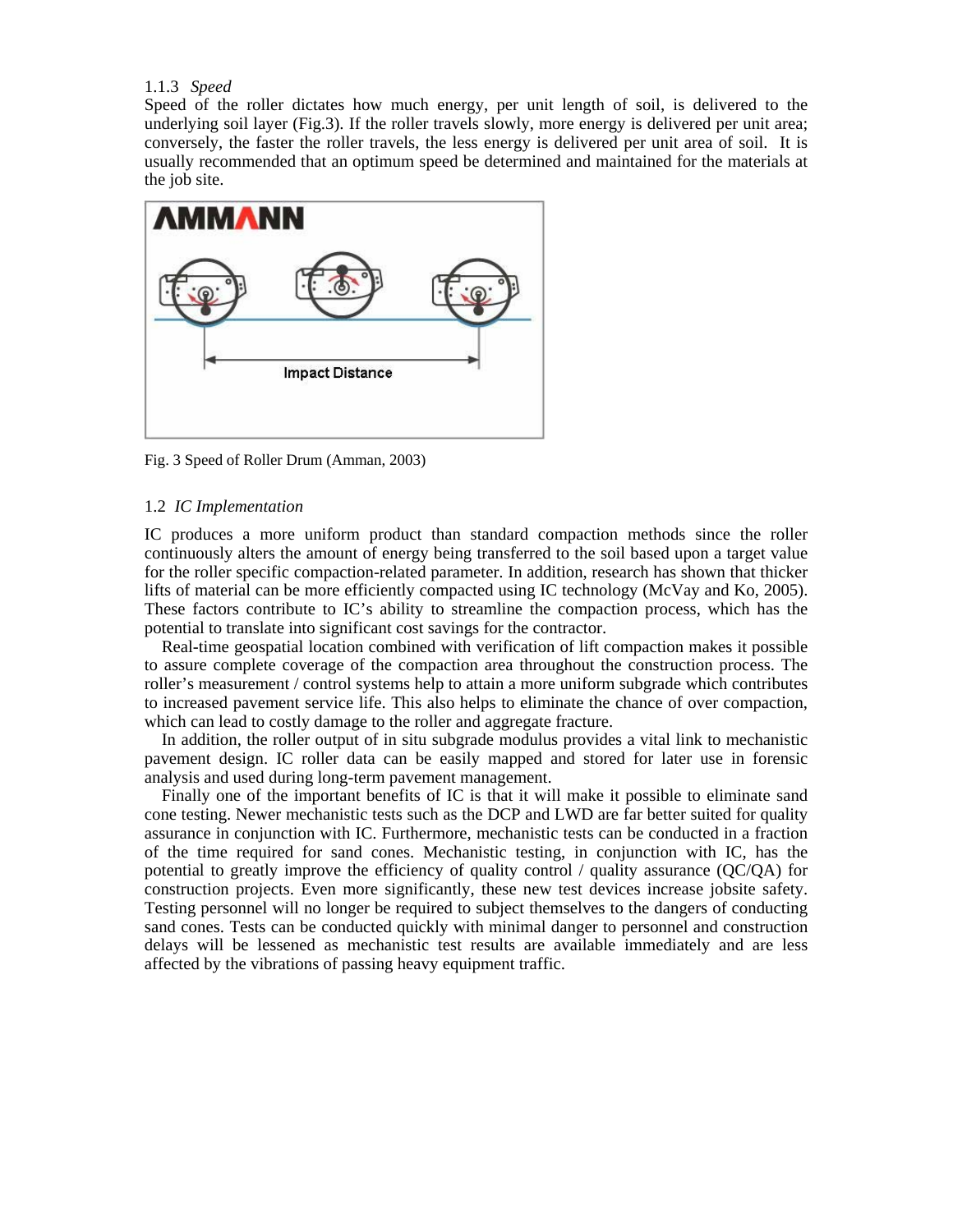# 2 MATERIALS AND METHODS

# 2.1 *Moisture Meters*

These devices estimate the volumetric moisture content by measuring the electrical properties of the soil. The electrical properties of the soil have been shown to directly correspond to the amount of water per unit volume of soil (Topp,1980). A simple conversion is required to obtain gravimetric moisture content of the sample based upon an assumed density for the material.

# 2.1.1 *Percometer*

The Percometer (Fig. 4) is a device that estimates a soil's moisture content by measuring the dielectric permittivity and conductivity. This instrument, manufactured in Estonia by ADEK, consists of a 6-cm.-diameter probe attached to a small computer. When the surface of the probe is pressed against the material to be tested the device emits a small electrical current. Dielectric permittivity and conductivity values are calculated as the current moves through the soil between electrodes on the probe. The measured values of dielectric permittivity are proportional to the soil's volumetric moisture content (Roadscanners, 2006).



Fig. 4 Percometer

# 2.1.2 *Trident*

The Trident (Fig. 5) is a device that estimates a soil's moisture content from dielectric permittivity. This instrument, manufactured in Illinois by James Instruments Inc., consists of a set of five stainless steel prongs approximately 9 cm in length. When the prongs are pressed into the material to be tested, the device emits a small electrical current. An analog-digital converter then combines the complex dielectric constant into a unitless parameter with values ranging from 0 - 4095. This value can then be correlated to a specific moisture content by performing a calibration procedure for the specific soil type. Mn/DOT has developed a preliminary procedure to utilize these moisture devices in the field (Mn/DOT Grading and Base Office, 2006).



Fig. 5 Trident T-90 Moisture Meter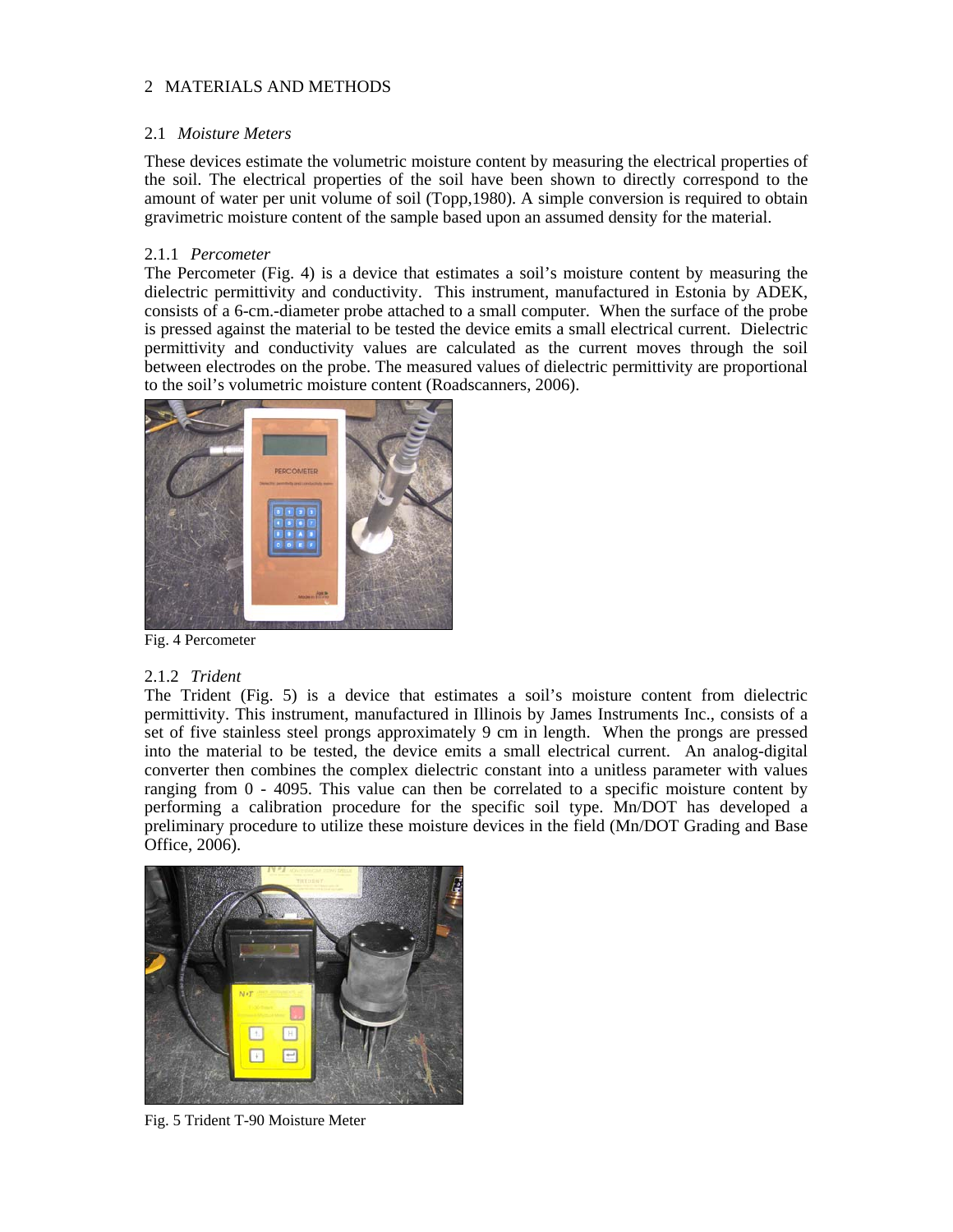#### 2.2 *Modulus Measurement Devices*

Hand-held field devices are capable of estimating the modulus of a soil layer by applying a load and then measuring the soils response. While such devices can be used to estimate a value for the elastic modulus of the soil layer, which is in theory an independent soil parameter, factors such as stress, moisture content and spatial unknowns influence the measurement. The effects of stress are primarily due to differences in the applied mean and deviator stress levels, the applied strain level, and the applied strain rate. These factors vary from device to device and they greatly affect the estimation of soil modulus (Briaud and Seo, 2003). This complicates comparative analysis of field devices and characterization of subgrade spatial variability. These problems are well documented (Petersen, 2005) and further research is required to resolve these issues (Petersen et al, 2006a).

# 2.2.1 *Light Weight Deflectometer*

The light weight deflectometer (LWD, Fig. 6) induces a soil response by dropping a weight onto a plate resting on the test layer. A load cell within the instrument measures the time history of the load pulse and a geophone in contact with the test layer measures the time history of the soil's velocity. The velocity is then which is integrated to determine displacement. The time history files are automatically exported wirelessly to a data acquisition system, where the peak load and displacement values are used to calculate modulus values. Time history files can also be analyzed using a fast Fourier transform for a more accurate modulus calculation (Hoffmann et al, 2003). Mn/DOT has developed a specification for pilot projects in which the LWD will be used. A pilot LWD performance specification was also developed in 2006 (Davich et al, 2006). This specification is modeled after the DCP specification, with the acceptance criteria being minimum LWD modulus for the given grading number and moisture content (Fig. 7).



Fig. 6 Light Weight Deflectometer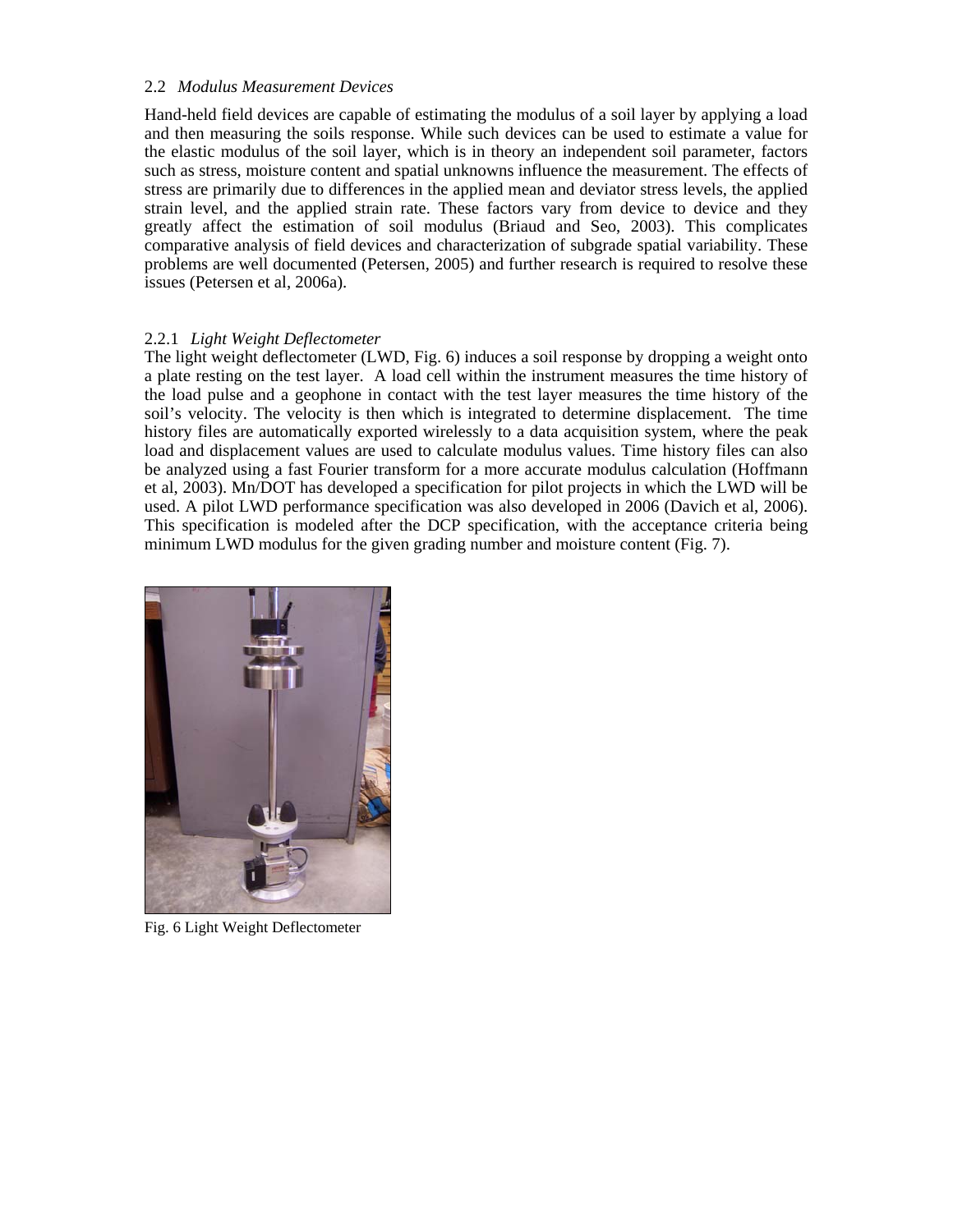| <b>LWD Quality Assurance Procedure</b> |               |       |                                                                                                           |                  |            |                |             |  |  |
|----------------------------------------|---------------|-------|-----------------------------------------------------------------------------------------------------------|------------------|------------|----------------|-------------|--|--|
| <b>Test Soil</b>                       |               |       | <b>Test Parameters</b>                                                                                    |                  | <b>LWD</b> |                | P/F         |  |  |
|                                        |               |       | <b>Barrel Oven Dry Grading Target</b><br><b>Density Moisture Number Modulus Modulus</b><br><b>Content</b> |                  |            | <b>Test</b>    |             |  |  |
|                                        |               |       | $(kg/m3)$ (Percent)                                                                                       |                  | (MPa)      | (MPa)          |             |  |  |
| 23                                     | DN            | 1987  | 5.1                                                                                                       | 5.1              | 40         | 40             | <b>PASS</b> |  |  |
| $\mathbf{1}$                           | $\mathbf{DN}$ |       | 5.1                                                                                                       | 5.1              | 40         | 13             | <b>FAIL</b> |  |  |
| 24                                     | DN            | 2043  | 6.4                                                                                                       | 5.1              | 40         | 38             | <b>FAIL</b> |  |  |
| $\overline{2}$                         | DN            | 1951  | 7.2                                                                                                       | 5.1              | 40         | 18             | <b>FAIL</b> |  |  |
| 6                                      | DN            | 2076* | 9.2                                                                                                       | 5.1              | 36         | 6              | <b>FAIL</b> |  |  |
| 5                                      | $\mathbf{DN}$ | 1985  | 9.7                                                                                                       | 5.1              | 36         | 10             | <b>FAIL</b> |  |  |
| $\overline{4}$                         | DN            | 1976  | 10.0                                                                                                      | 5.1              | High MC    | 10             | <b>HIGH</b> |  |  |
| 3                                      | DN            | 1999  | 10.0                                                                                                      | 5.1              | High MC    | 8              | <b>HIGH</b> |  |  |
|                                        |               |       |                                                                                                           |                  |            |                |             |  |  |
| 21                                     | <b>FHJ</b>    | 1820  | 7.5                                                                                                       | 6.1              | 35         | 59             | <b>PASS</b> |  |  |
| $\tau$                                 | <b>FHJ</b>    | 1764  | 7.8                                                                                                       | 6.1              | 35         | 46             | <b>PASS</b> |  |  |
| 18                                     | <b>FHJ</b>    | 1945* | 8.0                                                                                                       | 6.1              | 35         | 54             | <b>PASS</b> |  |  |
| 16                                     | <b>FHJ</b>    | 1839  | 8.1                                                                                                       | 6.1              | 35         | 74             | <b>PASS</b> |  |  |
| 8                                      | <b>FHJ</b>    | 1791  | 9.5                                                                                                       | 6.1              | 35         | 55             | <b>PASS</b> |  |  |
| 9                                      | <b>FHJ</b>    | 1802  | 10.7                                                                                                      | 6.1              | High MC    | 32             | <b>HIGH</b> |  |  |
| 15                                     | <b>FHJ</b>    | 1773  | 11.4                                                                                                      | 6.1              | High MC    | 49             | <b>HIGH</b> |  |  |
| 10                                     | <b>FHJ</b>    | 1790  | 12.8                                                                                                      | 6.1              | High MC    | $\overline{7}$ | <b>HIGH</b> |  |  |
|                                        |               |       |                                                                                                           |                  |            |                |             |  |  |
| 11                                     | <b>KLO</b>    | 1847  | 7.1                                                                                                       | 5.4              | 40         | 38             | <b>FAIL</b> |  |  |
| 22                                     | <b>KLO</b>    | 1937  | 7.1                                                                                                       | 5.4              | 40         | 47             | <b>PASS</b> |  |  |
| 17                                     | <b>KLO</b>    | 1963  | 8.1                                                                                                       | 5.4              | 36         | 59             | <b>PASS</b> |  |  |
| 12                                     | <b>KLO</b>    | 1881  | 8.9                                                                                                       | 5.4              | 36         | 40             | <b>PASS</b> |  |  |
| 19                                     | <b>KLO</b>    | 1882  | 8.9                                                                                                       | 5.4              | 36         | 44             | <b>PASS</b> |  |  |
| 20                                     | <b>KLO</b>    | 1916  | 10.3                                                                                                      | 5.4              | High MC    | 32             | <b>HIGH</b> |  |  |
| 14                                     | <b>KLO</b>    | 1916  | 10.5                                                                                                      | 5.4              | High MC    | 26             | <b>HIGH</b> |  |  |
| $\overline{13}$                        | KLO           | 1869  | 12.0                                                                                                      | $\overline{5.4}$ | High MC    | $\overline{7}$ | <b>HIGH</b> |  |  |

Fig. 7. LWD Pilot Specification

# 2.2.2 *Dynamic Cone Penetrometer*

The dynamic cone penetrometer (DCP, Fig. 8) uses the impact force generated by a falling mass to drive a shaft with a conical point into a compacted material. The conical point is sloped at 60°, the falling mass is 8 kg (17.64 lbs), and the drop height is 575 mm (22.64 in). The shaft's penetration into the soil is measured following every blow, and the resulting penetration per blow measurements can be related to modulus values using the method outlined in section 3.3. Mn/DOT currently has a specification that makes use of the DCP for the quality assurance of aggregate base material. This specification requires that the tip of the DCP penetrate the soil no further than 1.57" during two seating blows or 1.2" during three subsequent blows. Mn/DOT has developed a pilot specification for use with the DCP test, which uses the grading number (GN) (Eq.1) and moisture content to determine acceptable penetration indexes for the lift (Oman, 2004). This procedure was recently validated for select granular materials (Davich et al, 2006).

$$
GN(\%Passing) = \frac{25mm + 19mm + 9.5mm + 4.75mm + 2.00mm + 425\mu m + 75\mu m}{100}
$$
 Eq. 1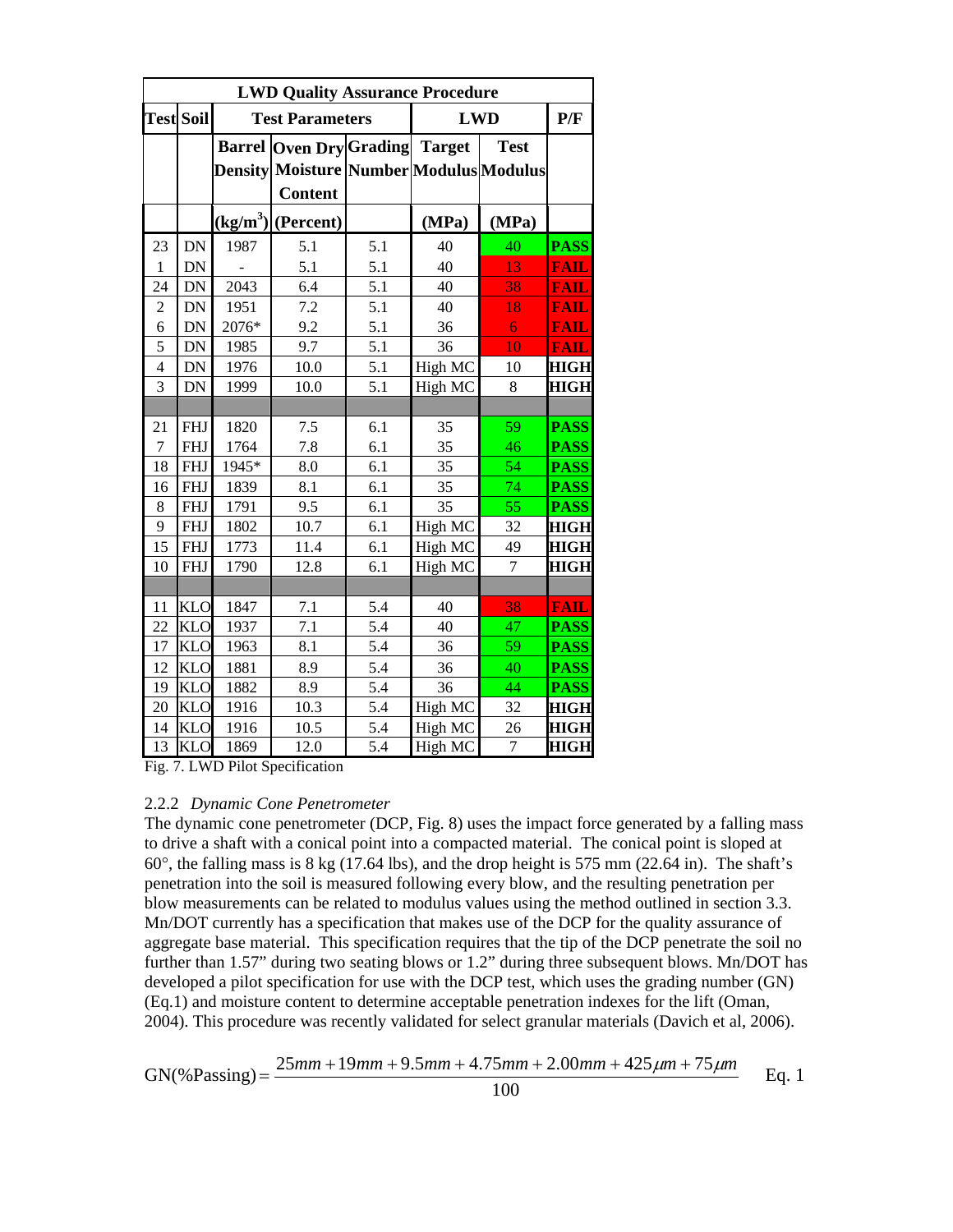

Fig. 8 Dynamic Cone Penetrometer

| GN          | <b>MC</b><br>(% dry) | Maximum<br>Allowable<br><b>SEAT</b><br>(mm) | Maximum<br>Allowable<br>DPI<br>(mm/blow) | Minimum<br>Test<br>Laver<br>(mm) | GN          | MC<br>$(% \mathcal{L}_{0})$ (% dry) | Maximum<br>Allowable<br>SEAT (mm) | Maximum<br>Allowable<br>DPI<br>(mm/blow) | Minimum<br>Test<br>Layer<br>(mm) |
|-------------|----------------------|---------------------------------------------|------------------------------------------|----------------------------------|-------------|-------------------------------------|-----------------------------------|------------------------------------------|----------------------------------|
|             | < 5.0                | 40                                          | 10                                       |                                  |             | < 5.0                               | 65                                | 15                                       |                                  |
| $3.1 - 3.5$ | $5.0 - 8.0$          | 40                                          | 12                                       | 100                              | $46 - 5.0$  | $5.0 - 8.0$                         | 75                                | 19                                       | 175                              |
|             | >8.0                 | 40                                          | 16                                       |                                  | > 8.0       | 85                                  | 23                                |                                          |                                  |
|             | 5.0                  | 40                                          | 10                                       |                                  |             | 5.0                                 | 85                                | 17                                       |                                  |
| $3.6 - 4.0$ | $5.0 - 8.0$          | 45                                          | 15                                       | 125                              | 5.1-5.5     | $5.0 - 8.0$                         | 95                                | 21                                       | 200                              |
|             | > 8.0                | 55                                          | 19                                       |                                  |             | >8.0                                | 105                               | 25                                       |                                  |
|             | < 5.0                | 50                                          | 13                                       |                                  |             | < 5.0                               | 105                               | 19                                       |                                  |
| $41 - 45$   | $5.0 - 8.0$          | 60                                          | 17                                       | 150                              | $5.6 - 6.0$ | $5.0 - 8.0$                         | 115                               | 24                                       | 225                              |
|             | > 8.0                | 70                                          | 21                                       |                                  |             | >8.0                                | 125                               | 28                                       |                                  |

Fig. 9 DCP Pilot Specification for Grading and Base Materials

#### 2.2.3 *GeoGauge*

The GeoGauge (Fig. 10) produced by Humboldt Manufacturing, directly measures stiffness of the underlying material by measuring the response of the soil when subject to an applied force at a range of frequencies from 100 - 200 Hz. The device can also calculate the Young's modulus if an estimate of the soil's Poisson's ratio is entered into the device. Mn/DOT has developed a specification for pilot projects where the GeoGauge has been used (Main Associates, 2005).



Fig. 10 Humboldt Geogauge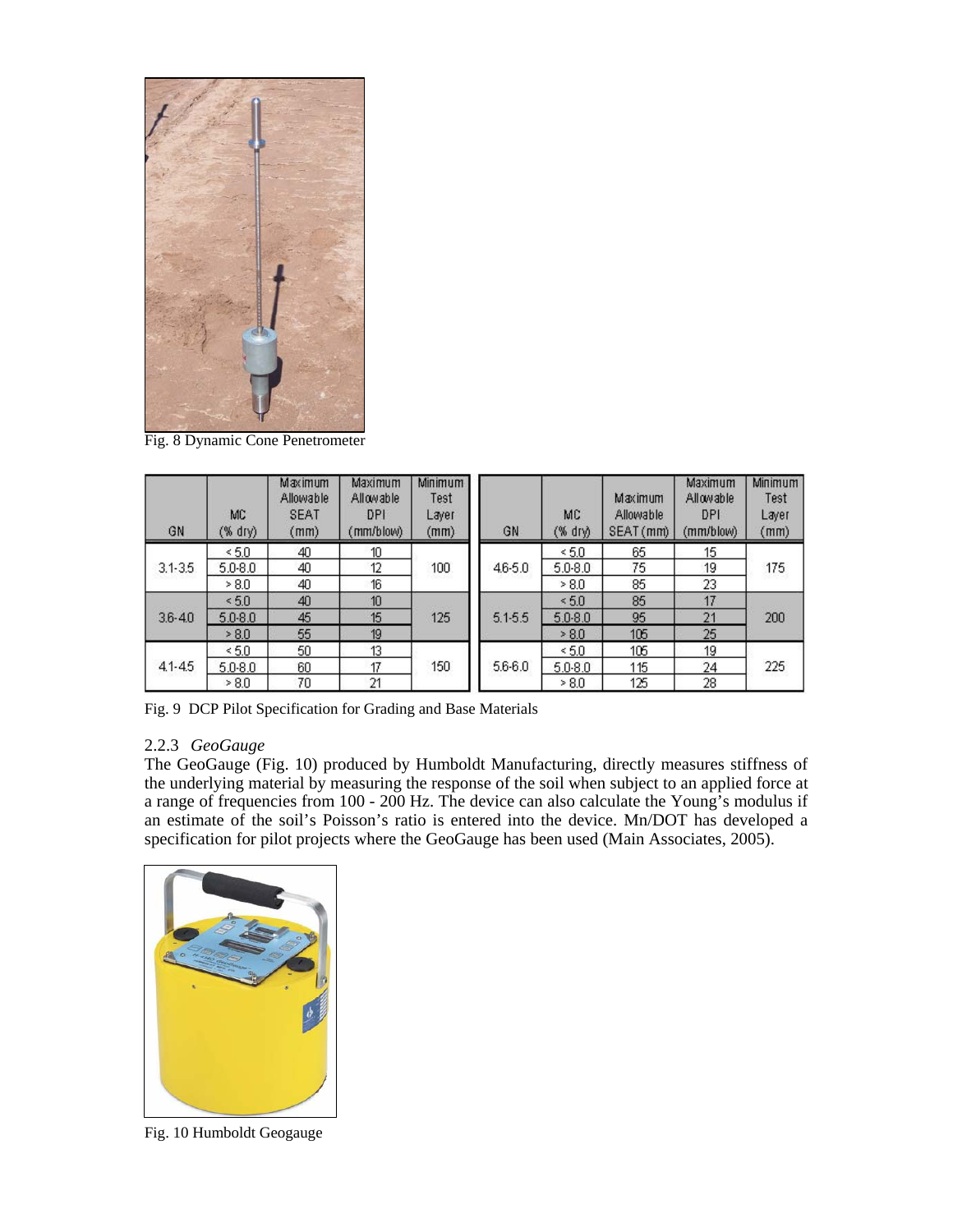# 3 ATWATER TEST SITE

# 3.1 *Description*

State Project 3404-52 involved an 11.9-mile long mill and overlay on TH 12 from Willmar to Atwater. A 1-mile long full depth bituminous structure constructed in 1989 was replaced with this project. During June and July 2005, the reconstruction involved removal of the existing bituminous surface and the subgrade to accommodate a 30" aggregate base/HMA design. The work involved a 6" subgrade preparation of the clay loam material. The pavement structure consisted of 10" HMA, 6" class 5 aggregate base, and 14" select granular subbase. The final acceptance of the compacted material for this project was sand cone testing.

# 3.2 *Bomag IC Roller*

The VARIO Control roller developed by Bomag (Fig. 11) was used on the TH 12 project. The Bomag roller is a single drum vibratory roller, equipped with a GPS system. This roller determines the underlying soil modulus using the Evib measurement system. The roller continuously monitors the stiffness of the soil using an accelerometer mounted at the side of the drum. The energy of compaction is automatically adjusted based upon the data obtained from the accelerometer by varying the vertical component of the drum vibrations. This is achieved by altering the position of the two internal counter-rotating weights. The applied energy is thus increased or decreased by changing the direction of vibrations, while maintaining a constant frequency. The information collected by the roller's instruments is then displayed to the operator on the in-cab screen in real time. The data is provided in the form of computerized gages (Fig. 11) and color-coded maps that document number of roller passes as well as estimated modulus. In addition, paper strips that document Evib modulus vs. position can be printed on demand and electronic data files can be exported for use in other software applications.



Fig. 11 Bomag Variocontrol Roller

# 3.3 *Field Data Collection*

Data was collected in two separate trips to the site. The first set of data was collected June 23, 2005 on the east embankment approach to the bridge. An area was selected where production compaction had already been completed. The IC roller measured the in situ modulus for three side-by-side passes, 100 ft in length. Using the data from the roller, the area of greatest uniformity was selected for testing. A test grid was then established for comparative testing. The three by four grid (Fig. 12) consisted of three separate roller lanes (A, B and C) and four rows spaced 5 feet apart.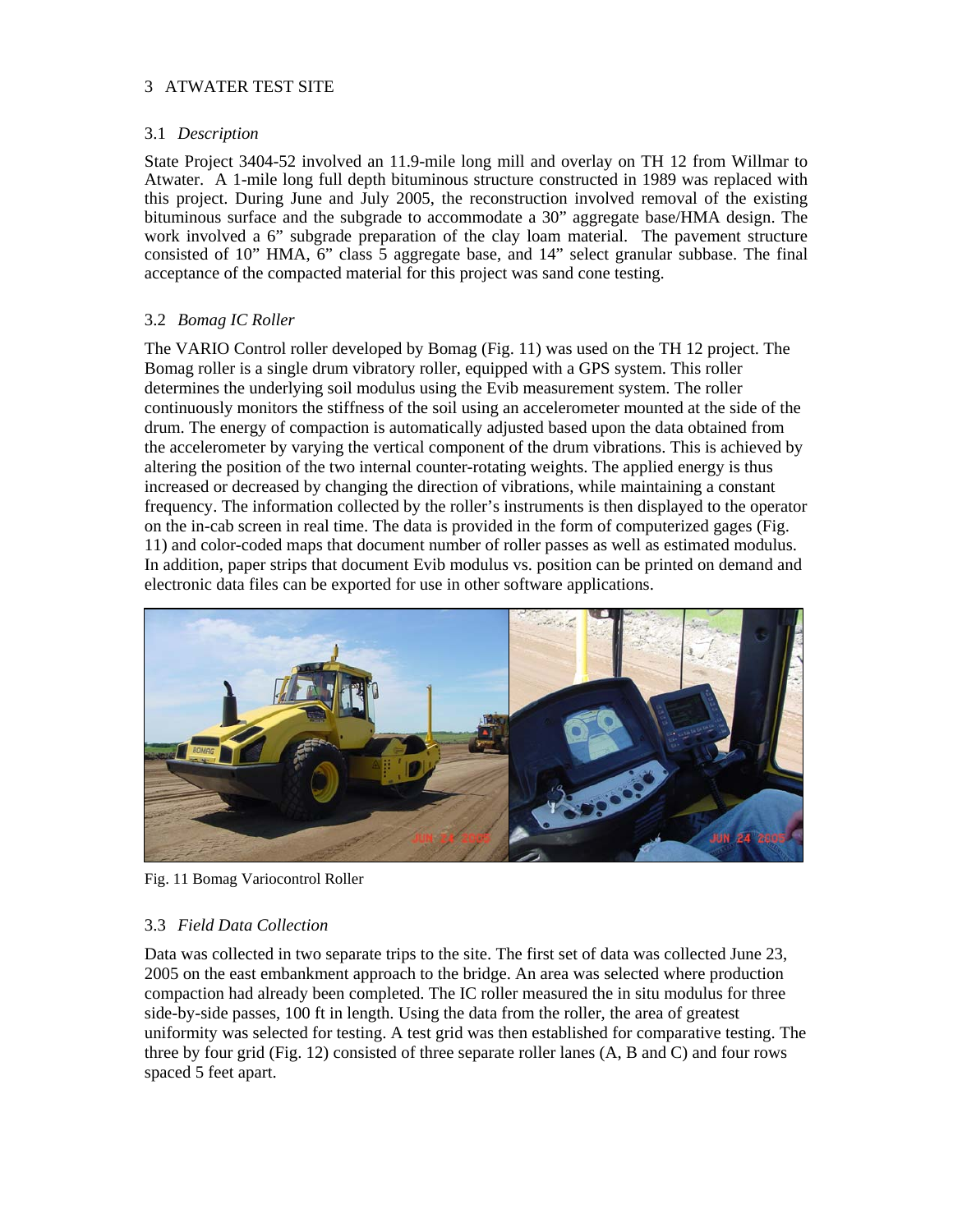

Fig. 12 Test Grid Layout

Each test was marked and GPS data was obtained for later use. The tests were conducted in order of increasing destructiveness at each test node. The first test performed at each node was the LWD. Two seating drops were performed followed by three data readings obtained for three different heights of 25, 50 and 75 centimeters. Two GeoGauge readings were taken subsequently at the same spot. After the first GeoGauge test was completed, the device was reseated to ensure a more accurate reading for the second test. Next, a DCP test was conducted, driving the tip to a depth of approximately 300 mm into the lift. Finally, material was collected and placed in sealed containers for the later determination of the oven dry moisture content for each node. Three sand cone tests were also performed at the locations indicated in the figure by a skilled technician. Additional material was collected at each sand cone test location for Proctor and gradation testing.

 The second trip to the project occurred June 28, 2005 and consisted of testing on the west embankment to the bridge. Four areas were observed and selected for testing. The selection process consisted of choosing two areas that were expected to pass the inspection, one area that would not pass and was clearly rutting, and one area where geofabric had been installed. The roller compacted two side-by-side lanes in the selected areas and two tests were performed at each location in the center of each roller pass. The same sequence of testing was performed as described above.

#### 4 DULUTH TEST SITE

#### 4.1 *Description*

State Project 6915-125 involved the reconstruction of a 2.25 mile long segment of TH 53 in Duluth into a four-lane section with 12-foot lanes, a 13-foot continuous left turn lane, curb and gutter, retaining walls and 5-foot sidewalks. The pavement structure consisted of 8" HMA, 6" Class 6 aggregate base, and 36" subcut backfilled with select granular borrow. For this project, the acceptance criterion of the compacted material was based on super quality compaction and test rolling, with the option of performing sand cones and moisture testing (Horan, 2005).

#### 4.2 *Caterpillar IC Roller*

The Caterpillar IC roller (Fig. 13) was used on the TH 53 project. This roller is a single drum vibratory roller, equipped with a GPS. This roller calculates two index parameters called compaction meter value (CMV) and machine power. These can be used to estimate in situ modulus by relating these index parameters to other in situ modulus tests (Cackler et al, 2005). An accelerometer is used to measure the movement of the drum in response to the soil and this information is used to continuously alter the compaction energy. The Caterpillar roller increases and decreases the applied load by altering the amplitude of drum vibrations. This is achieved by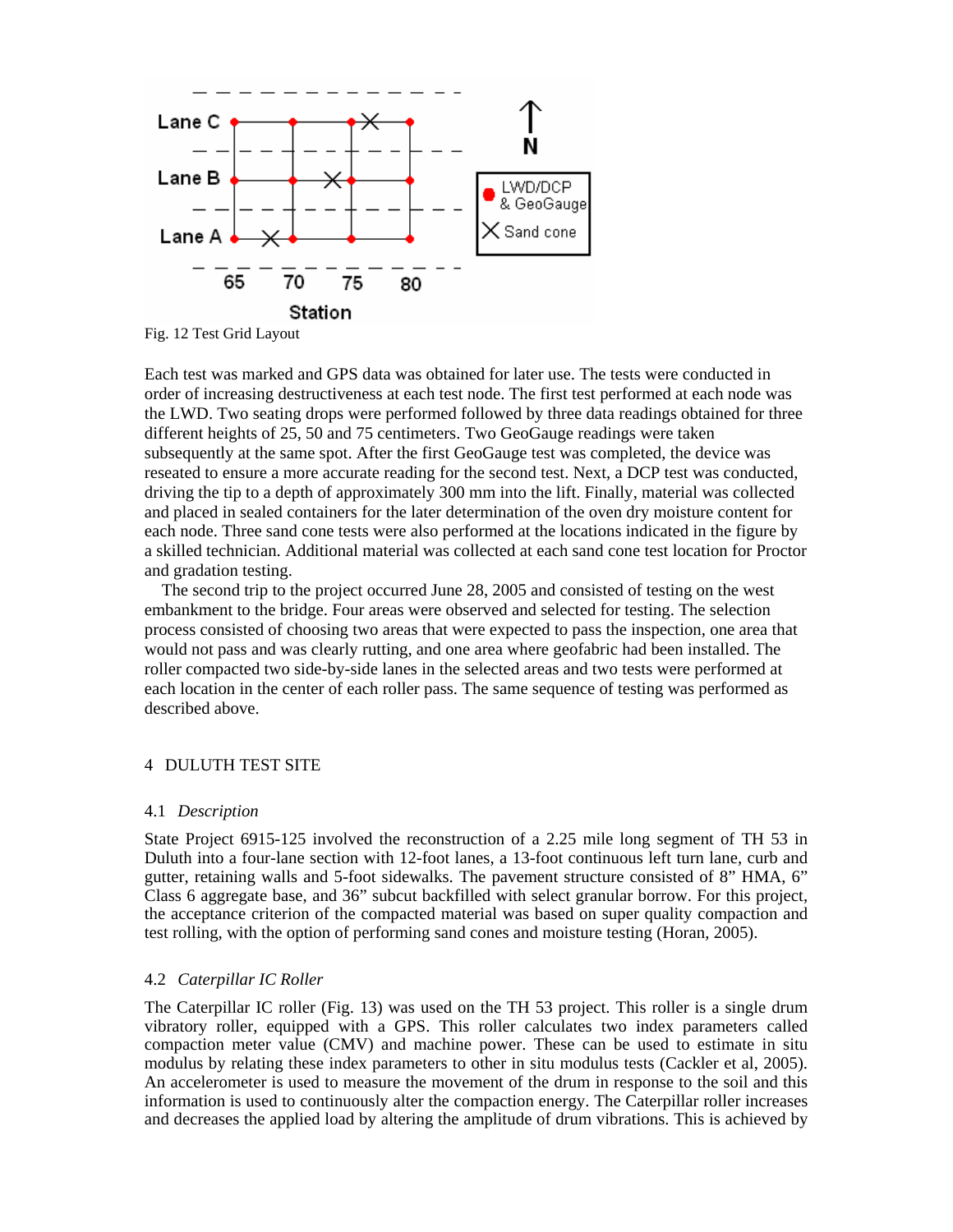positioning eccentric masses about the roller's axle. The roller data is also displayed in the form of color-coded maps to the operator (Fig. 13). The roller documents this entire process storing all relevant time, position, and compaction data for later use.



Fig. 13 Caterpillar IC Roller

# 4.3 *Field Data Collection*

An area isolated from the active construction project was chosen for testing and the Caterpillar IC roller was made available for the comparative testing. An area was selected where production compaction had already been completed and the roller was used to measure the stiffness for a single 100 ft pass. Three locations were selected and the same test sequence conducted at the Atwater project was performed at each of these locations. Material from each location was collected for determination of oven dry moisture content. Moisture testing was also conducted in the field using Percometer and Trident moisture meters. CNA Consulting Engineers conducted additional field verification testing at this project (Petersen et al, 2006b).

# 5 JANESVILLE TEST SITE

# 5.1 *Description*

State project 8103-47 involves the reconstruction of 12.4 miles of TH 14 between Waseca and Janesville beginning in 2004 and continuing through 2006. Work is also occurring on several county roads within the project limits. The pavement structure consists of 8.5" non-reinforced, doweled concrete pavement, 4" open graded aggregate base, 4" class 5 aggregate base, and 3.5' select grading materials typically fine grained cohesive soils.

# 5.2 *Ammann IC roller*

Both the Ammann and Caterpillar rollers were used on the TH 14 project. The Caterpillar rollers were used on the site July  $18^{th}$  to  $22^{nd}$  and the Ammann roller was used on the site October  $28^{th}$ to November  $7<sup>th</sup>$ . The Ammann roller is a single drum vibratory roller (Fig. 14) that was not equipped with GPS. The Ammann roller utilized the ACE measurement system to measure insitu stiffness. An accelerometer is used to determine underlying soil stiffness and this information is used to automatically adjust compaction energy. The ACE system automatically adjusts the compaction energy imparted to the soil by altering the roller amplitude and frequency of the drum vibrations. The measurements are displayed in the cab in real time on a series of gages that display roller amplitude, stiffness, and roller speed (Fig. 14).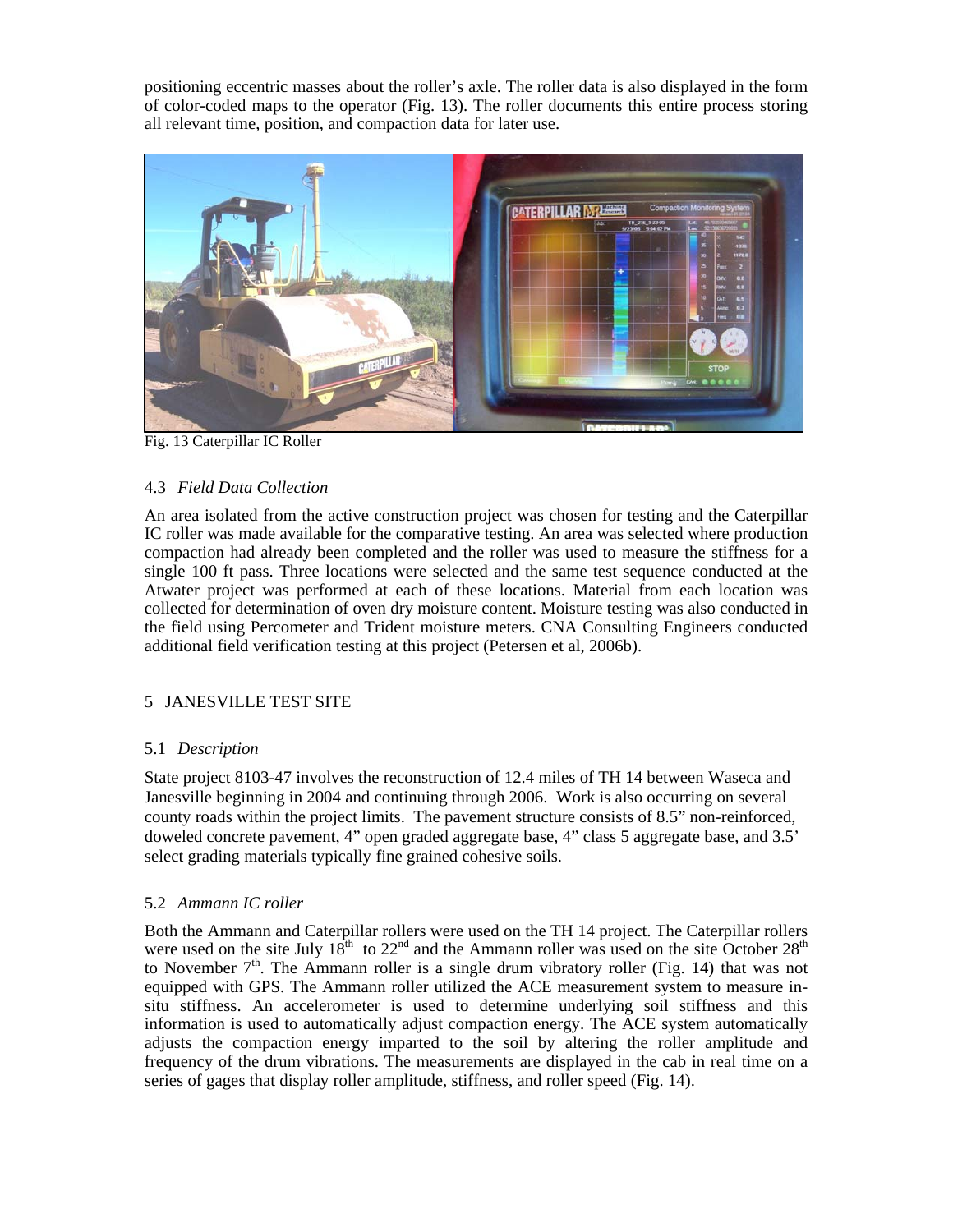

Fig. 14 Ammann IC Roller

# 5.3 *IC Field Trial*

Dr. White and his research team from Iowa State University conducted these IC evaluation trials in cooperation with Ammann, Caterpillar, Mathowitz construction, and Mn/DOT district personnel. Results of this field trial can be found in two project reports produced by Iowa State (White et al, 2006a and White et al, 2006b)

# 6 RESULTS

# 6.1 *Atwater Test Site*

Four gradation tests were conducted on material collected from the test grid. Three samples were tested at the District 8 soil laboratory and used a limited number of sieves. Testing on the final sample was conducted according to ASTM procedures at the Office of Materials lab. The results of tests A, B, C, and the Maplewood test (Table 1 and Fig 17) show the material is fairly uniform in gradation. For this paper the gradation of the select granular present at the testing area will be assumed to be consistent with the gradation determined by the Maplewood lab.

| <b>Sieve Size</b>    | <b>Percent Passing [%]</b>              |                                         |                                         |                         |  |  |
|----------------------|-----------------------------------------|-----------------------------------------|-----------------------------------------|-------------------------|--|--|
|                      | <b>District</b><br><b>Lab Test</b><br>A | <b>District</b><br><b>Lab Test</b><br>в | <b>District</b><br><b>Lab Test</b><br>С | <b>Maplewood</b><br>Lab |  |  |
| 50 mm (2 in)         | 100                                     | 100                                     | 100                                     |                         |  |  |
| 37.5 mm (1 1/2 in)   | 100                                     | 100                                     | 100                                     |                         |  |  |
| 31.5 mm (1 1/4 in)   | 100                                     | 100                                     | 100                                     | 100                     |  |  |
| 25.0 mm<br>(1 in)    | 100                                     | 100                                     | 100                                     | 100                     |  |  |
| 19.0 mm (3/4 in)     | 100                                     | 100                                     | 100                                     | 99.9                    |  |  |
| 16.0 mm (5/8 in)     |                                         |                                         |                                         | 99.7                    |  |  |
| 12.5 mm (1/2 in)     |                                         |                                         |                                         | 99.1                    |  |  |
| $9.5$ mm $(3/8)$ in) | 96                                      | 96.7                                    | 84.2                                    | 96.1                    |  |  |
| 4.75 mm (#4)         | 80.9                                    | 81.7                                    | 69.9                                    | 80.5                    |  |  |
| 2.36 mm (#8)         |                                         |                                         |                                         | 66.7                    |  |  |
| 2.00 mm (#10)        |                                         |                                         |                                         | 63                      |  |  |
| 1.18 mm (#16)        |                                         |                                         |                                         | 51.8                    |  |  |
| 600 um (#30)         |                                         |                                         |                                         | 34.6                    |  |  |
| 425 um (#40)         |                                         |                                         |                                         | 25.8                    |  |  |
| 300 um (#50)         |                                         |                                         |                                         | 16.8                    |  |  |
| 150 um (#100)        |                                         |                                         |                                         | 8.1                     |  |  |
| 75 um (#200)         |                                         |                                         |                                         | 5.4                     |  |  |

Table 1. Gradation for Select Granular material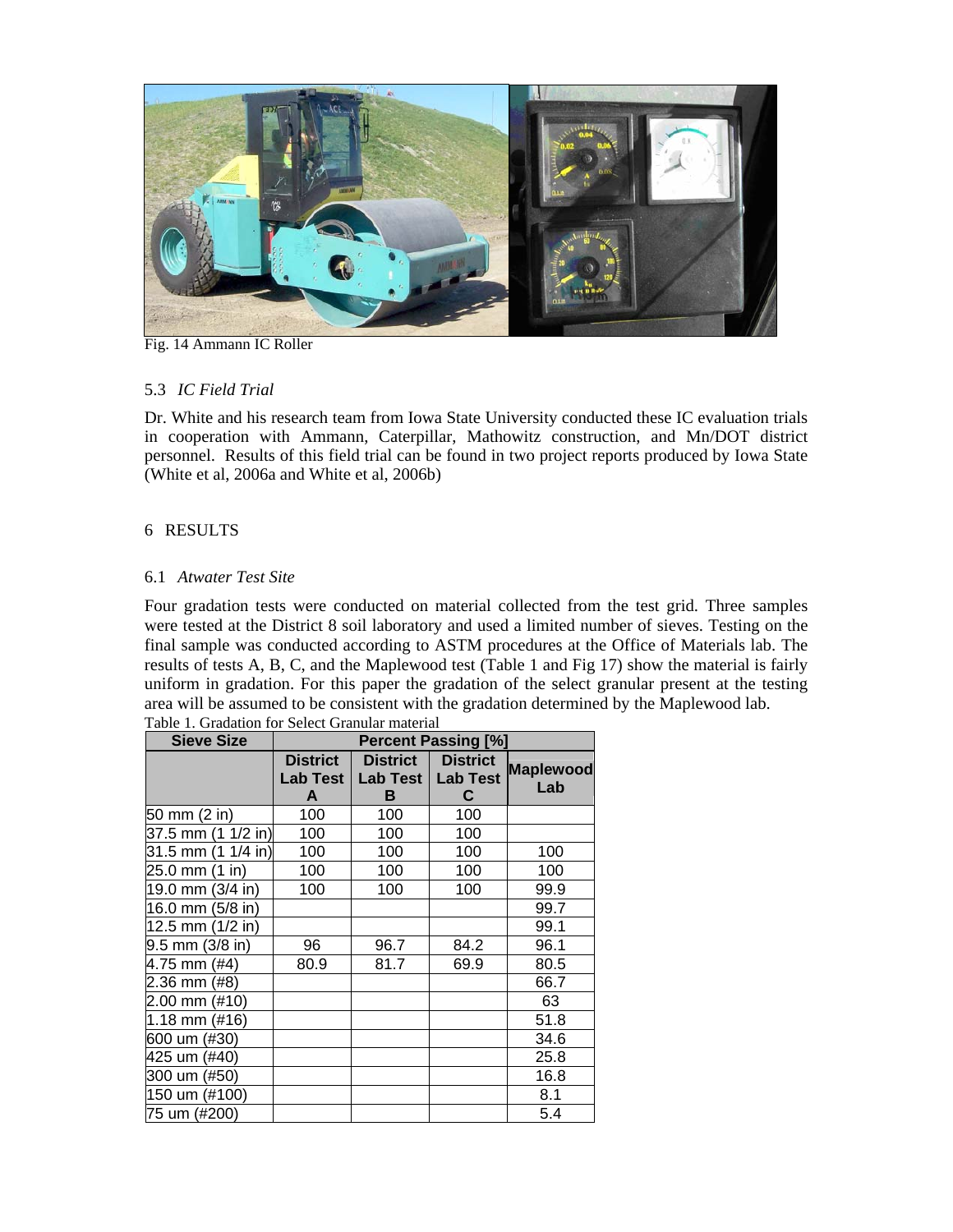

Figure 15. Gradation Curve for Select Granular Material

Four Proctor tests were conducted on the same samples used for the gradation testing. Once again, three tests were conducted at the District 8 lab and one test was conducted at the Office of Materials lab. The results of the Proctor tests (Table 2) suggest that the material is fairly uniform. There is however a noticeable difference between the values determined at the district lab and that determined at the Mn/DOT lab.

Table 2. Standard Proctor Results

| <b>Test</b> | Location   | Optimum        | Optimum   |
|-------------|------------|----------------|-----------|
|             |            | <b>Density</b> | <b>MC</b> |
|             |            | [ $lb/ft^3$ ]  | [%]       |
|             | A 68       | 126.4          | 9.3       |
| 2           | <b>B73</b> | 127.4          | 9.9       |
| 3           | C 77       | 126.4          | 9.1       |
|             | <b>ABC</b> | 124.8          | 7.0       |

Bomag, DCP, LWD, and Geogauge tests were conducted on the test grid. The results of these tests are presented in Table 3 and Table 4. The statistical analysis of this data shows that there is a similar amount of precision among all the devices, which suggests that the attempts to select a uniform area succeeded.

| Table 3. Device Modulus Measurements |  |
|--------------------------------------|--|
|--------------------------------------|--|

| <b>Station</b>    | Lane |            | <b>Modulus</b> |            |                 |      |                 |                  |
|-------------------|------|------------|----------------|------------|-----------------|------|-----------------|------------------|
|                   |      | <b>DCP</b> | <b>DCP</b>     | <b>LWD</b> |                 |      | <b>GeoGauge</b> | <b>Bomag Avg</b> |
| 65,70,75,80 A,B,C |      | <b>DPI</b> | Top 200 mm     | 25cm       | 50 cm           | 75cm |                 |                  |
| [ft]              |      | [mm/blow]  | <b>IMPal</b>   |            | [MPa][MPa][MPa] |      | <b>[MPa]</b>    | [MPa]            |
| 65                | A    | 27         | 35             | 36         | 37              | 42   | 54              | 36               |
| 70                | A    | 20         | 44             | 38         | 41              | 48   | 57              | 49               |
| 75                | A    | 21         | 42             | 43         | 41              | 49   | 60              | 54               |
| 80                | A    | 22         | 40             | 43         | 43              | 48   | 58              | 42               |
| 65                | B    | 17         | 63             | 60         | 58              | 61   | 73              | 49               |
| 70                | B    | 18         | 55             | 48         | 47              | 54   | 61              | 34               |
| 75                | B    | 24         | 46             | 42         | 45              | 49   | 59              | 42               |
| 80                | B    | 20         | 59             | 46         | 50              | 55   | 55              | 44               |
| 65                | С    | 17         | 59             | 65         | 59              | 61   | 69              | 41               |
| 70                | С    | 18         | 59             | 35         | 36              | 43   | 65              | 34               |
| 75                | C    | 19         | 59             | 41         | 40              | 44   | 62              | 33               |
| 80                | С    | 16         | 63             | 44         | 44              | 48   | 61              | 28               |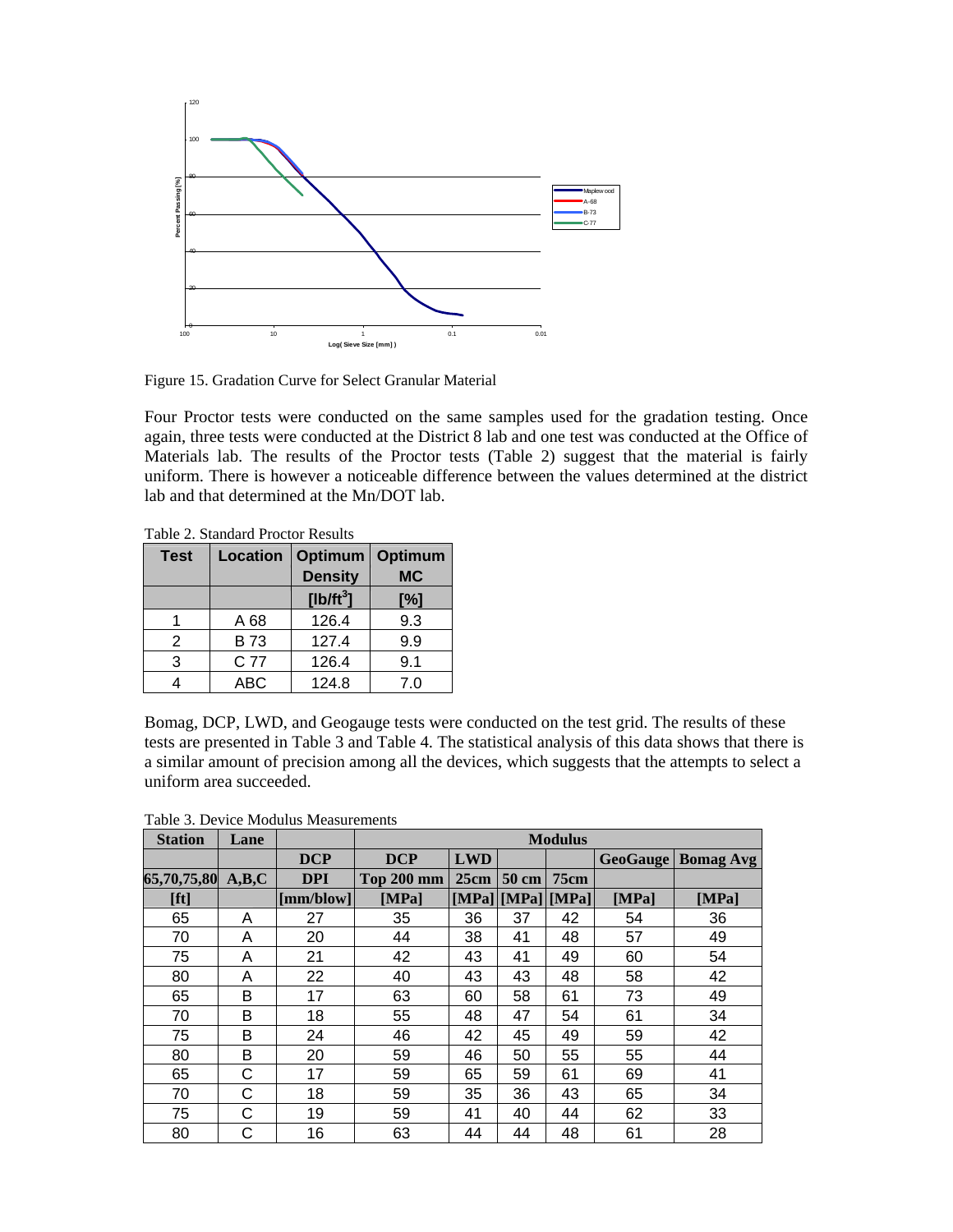Table 4. Statistical Analysis of Device Modulus Measurements

| <b>Device</b> | <b>Mean Modulus</b><br>[MPa] | <b>Standard</b><br><b>Deviation</b><br>[MPa] | <b>Coefficient</b><br>of Variation |
|---------------|------------------------------|----------------------------------------------|------------------------------------|
| <b>DCP</b>    | 52                           | 9.4                                          | 0.18                               |
| <b>LWD 25</b> | 45                           | 8.5                                          | 0.19                               |
| <b>LWD 50</b> | 45                           | 7.0                                          | 0.16                               |
| <b>LWD 75</b> | 50                           | 6.1                                          | 0.12                               |
| <b>GEO</b>    | 61                           | 5.3                                          | 0.09                               |
| <b>BOMAG</b>  | 40                           | 6.9                                          | 0.18                               |

Comparative statistical analysis (SAS, 2005) was used to determine whether the device measurements of modulus were significantly different from the Bomag modulus measurements. The test was preformed at  $\alpha$  0.05. The results of this analysis (Table 5) show that the device measurements are not significantly different than the Bomag measurements. This means that the QA device measurements do not statistically differ from the Bomag measure of modulus and it implies that all of these devices can be used as QA tools in conjunction with the Bomag IC roller. However, differences in modulus values may have practical significance. The GeoGauge proved to consistently measure higher modulus values than the Bomag roller on the order of 20 MPa.

Table 5. Two Tail F-Test Results

| <b>Device</b> | <b>P-Value</b> |
|---------------|----------------|
|               |                |
| DCP           | 0.104          |
| <b>LWD 25</b> | 0.950          |
| <b>LWD 50</b> | 0.883          |
| LWD 75        | 0.560          |
| GEO           | 0.552          |

Despite having established that the measurements from each QA device have trends that are reasonably similar to the Bomag modulus measurements; there are no strong statistically significant correlations between the QA device measurements and the Bomag measurements due to the uniformity of the area tested(Table 6).

| <b>Device</b> | $R^2$ Value |
|---------------|-------------|
| <b>DCP</b>    | 0.242       |
| <b>LWD 25</b> | 0.000       |
| <b>LWD 50</b> | 0.002       |
| LWD 75        | 0.035       |
| GeoGauge      | 0.036       |

Table 6. Linear Regression with Bomag Measurements

The narrow range of observed modulus values in the testing grid and the different influence depths associated with each device may explain these weak correlations. Full depth DCP tests were conducted within the test grid to illustrate the variability of layer modulus with depth (Fig.18).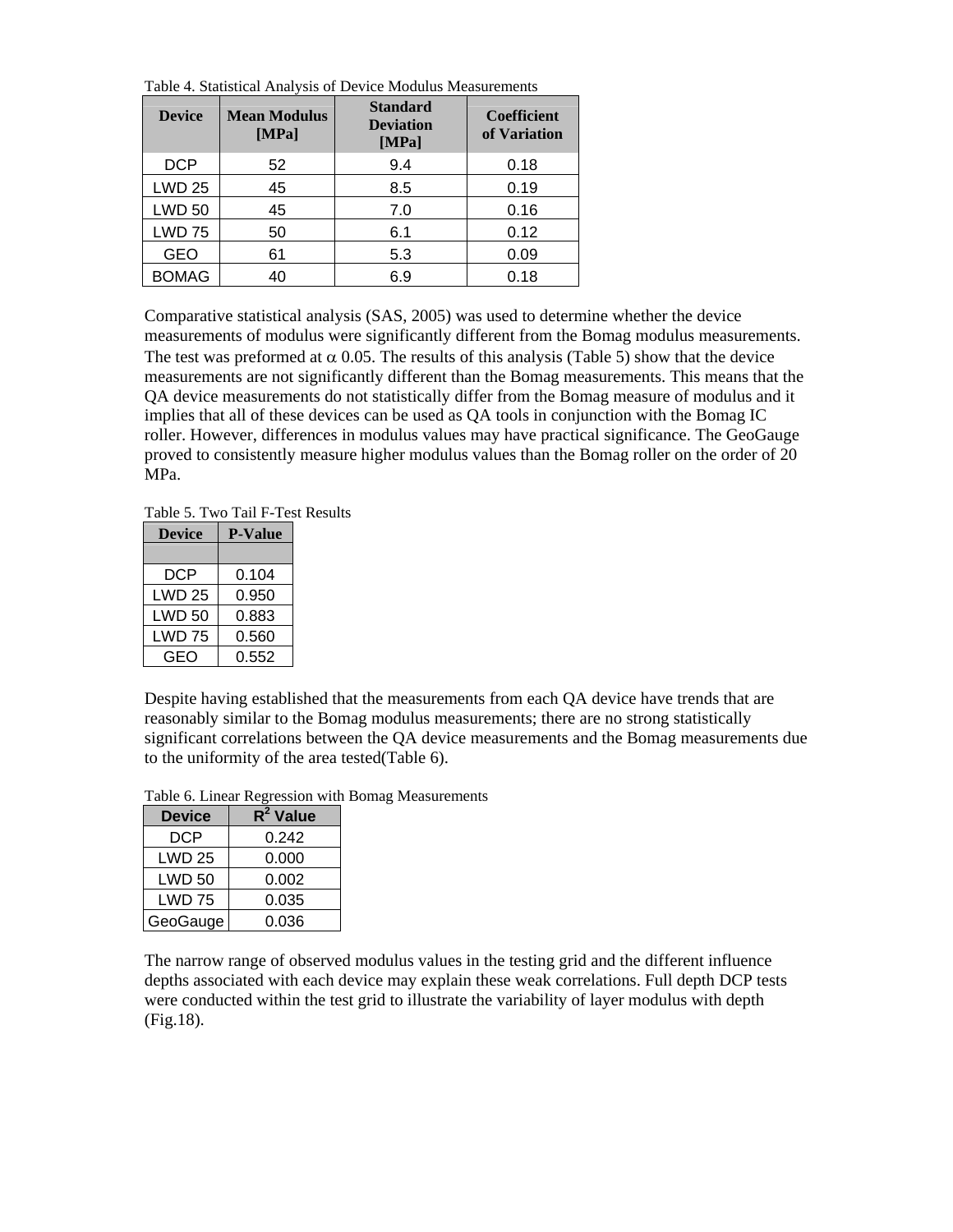

Fig. 16 Depth Effect of Layer at Station 72

The above graph illustrates the variable nature of the test grid modulus vs. depth. Each QA device estimates the composite modulus of the layer to a depth no greater then its influence depth and since the influence depth for each device ranges from a few centimeters to nearly a meter, it makes sense that the data is not strongly correlated.

 Applying the currently accepted QA procedure, the sand cone test, to the data obtained from the test grid (Table 7  $\&$  8) shows that 100% of the sand cone tests pass for the lowest determined optimum density. This optimum density corresponds to the Proctor test conducted at the Office of Materials lab. Using the highest determined optimum density from one of the District 8 lab tests shows that 67% pass; however the one observed failure was only 0.5% relative density below meeting the acceptance criteria. Even using the highest optimum density these tests suggest that the lift meets current specifications. It is also interesting to note the variability of the relative densities for the sand cone tests conducted in the test grid. Tables 7 and 8 illustrate the dramatic effect that small changes in optimum Proctor density can have on the sand cone test. The tests show that there is as much as 5% difference in the relative densities for the tests using the minimum and maximum determined Proctor densities. This 5% density difference would correspond to a much greater change in strength (Proctor, 1945, 1948). Therefore strength-based tests such as the DCP, LWD and GeoGauge will often seem more variable than sand cones.

| <b>Test Location</b>   |      | <b>Sand cone</b> | Optimum        | <b>Relative</b> | <b>Test</b>      |
|------------------------|------|------------------|----------------|-----------------|------------------|
| <b>Station</b><br>Lane |      | <b>Density</b>   | <b>Density</b> | <b>Density</b>  | <b>Pass/Fail</b> |
|                        | [ft] | [lb/ft3]         | [lb/ft3]       | [%]             |                  |
|                        | 68   | 127.0            | 124.8          | 102.0           | Pass             |
| в                      | 73   | 127.2            | 124.8          | 102.0           | Pass             |
|                        | 77   | 130.3            | 124.8          | 104.5           | Pass             |

Table. 7 Sand cone Quality Control of Testing Grid at the Assumed Optimum Density of 124.8 lb/ft<sup>2</sup>

|  |  | Table 8. Sand cone Quality Control of Testing Grid at the Assumed Optimum Density of 127.4lb/ft <sup>2</sup> |
|--|--|--------------------------------------------------------------------------------------------------------------|
|  |  |                                                                                                              |

| <b>Test Location</b> |                | <b>Sand cone</b> | Optimum           | <b>Relative</b> | <b>Test</b> |
|----------------------|----------------|------------------|-------------------|-----------------|-------------|
| Lane                 | <b>Station</b> | <b>Density</b>   | <b>Density</b>    | <b>Density</b>  | Pass/Fail   |
|                      | [ft]           | [lb/ft3]         | $[\text{lb/ft3}]$ | [%]             |             |
|                      | 68             | 127.0            | 127.4             | 99.5            | Fail        |
| в                    | 73             | 127.2            | 127.4             | 100.0           | Pass        |
|                      |                | 130.3            | 127.4             | 102.5           | Pass        |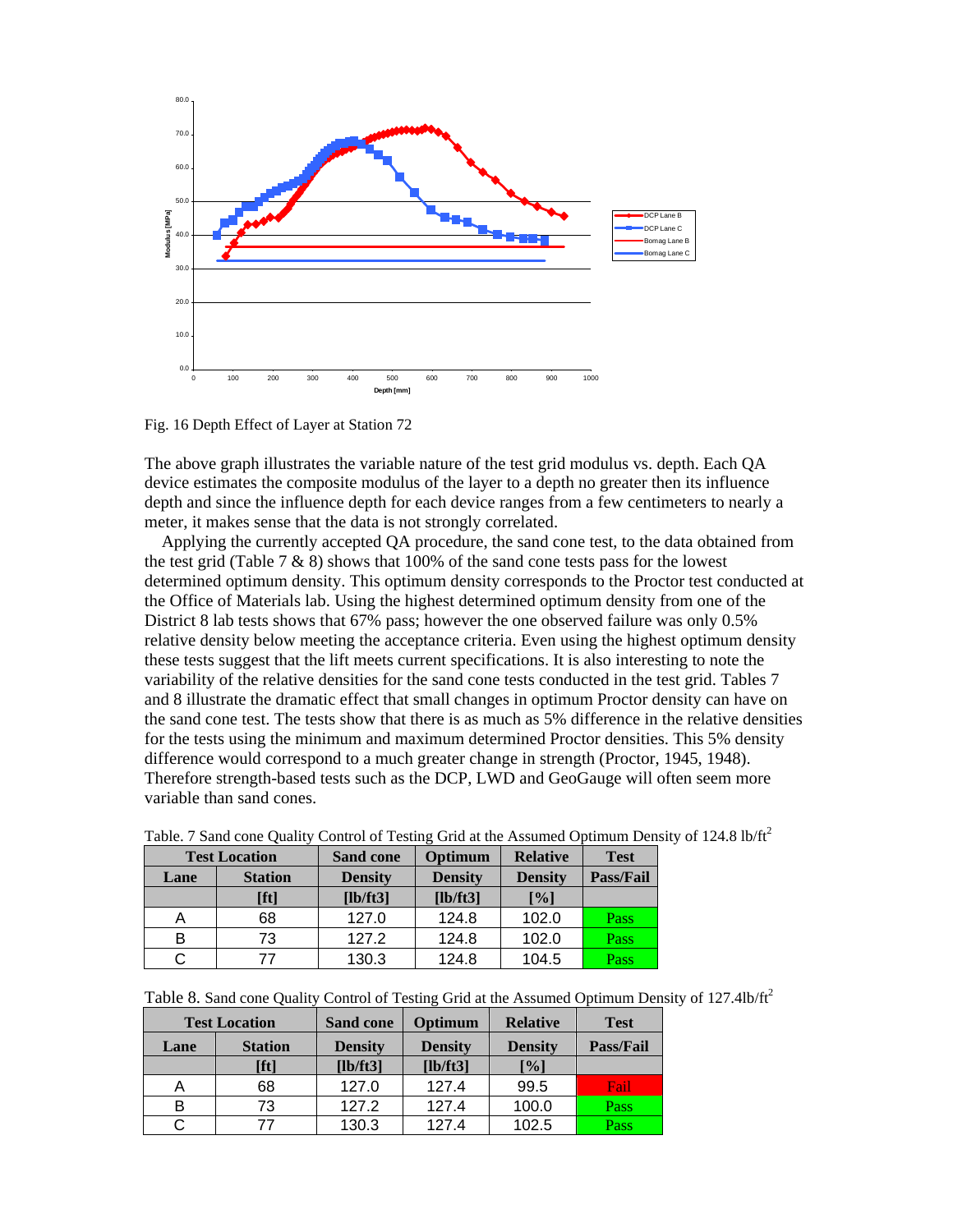Applying the DCP pilot specification to the DCP data obtained from the test grid (Table 8) shows that only 50% of the DCP tests would pass. This lift would therefore not meet the DCP pilot specifications. However it is important to note that half of these failures have DPI's within 2mm/blow of the allowable penetration index. In addition the pilot specification will likely be modified based upon new data collected on select granular samples in 2005 (Davich et al, 2006).

| $\mathbf{X}$   | Y             |           | Oven               |             |                              | <b>DCP SPEC</b>      |                    |             |                     |
|----------------|---------------|-----------|--------------------|-------------|------------------------------|----------------------|--------------------|-------------|---------------------|
| <b>Station</b> | <b>Offset</b> | <b>GN</b> | Dry                |             | <b>Allowable   Allowable</b> |                      | Measured  Measured | <b>SEAT</b> | <b>DPI</b>          |
| 65,70,75,80    | A,B,C         |           | <b>MC</b>          | <b>Seat</b> | <b>DPI</b>                   | <b>Seat</b>          | <b>DPI</b>         |             | Pass/Fail Pass/Fail |
| [ft]           |               |           | $\lceil \% \rceil$ | [mm]        | [mm/blow]                    | $\lceil$ mm $\rceil$ | [mm/blow]          |             |                     |
| 65             | A             | 4.7       | 7.0                | 75          | 19                           | 83                   | 27                 | Fail        | Fail                |
| 70             | A             | 4.7       | 7.4                | 75          | 19                           | 85                   | 20                 | Fail        | Fail                |
| 75             | A             | 4.7       | 6.9                | 75          | 19                           | 94                   | 21                 | Fail        | Fail                |
| 80             | A             | 4.7       | 7.7                | 75          | 19                           | 88                   | 22                 | Fail        | Fail                |
| 65             | B             | 4.7       | 6.7                | 75          | 19                           | 52                   | 17                 | Pass        | Pass                |
| 70             | B             | 4.7       | 7.8                | 75          | 19                           | 64                   | 18                 | Pass        | Pass                |
| 75             | B             | 4.7       | 7.3                | 75          | 19                           | 63                   | 24                 | Pass        | Fail                |
| 80             | B             | 4.7       | 7.0                | 75          | 19                           | 78                   | 20                 | Fail        | Fail                |
| 65             | C             | 4.7       | 6.6                | 75          | 19                           | 49                   | 17                 | Pass        | Pass                |
| 70             | C             | 4.7       | 7.4                | 75          | 19                           | 49                   | 18                 | Pass        | Pass                |
| 75             | C             | 4.7       | 7.4                | 75          | 19                           | 49                   | 19                 | Pass        | Pass                |
| 80             | C             | 4.7       | 7.2                | 75          | 19                           | 42                   | 16                 | Pass        | Pass                |

Table 9. Application of DCP Pilot Specification to Test Grid DCP Data

Applying the LWD pilot specification to the data collected from the test grid using the LWD 50 modulus measurements (Table 8), show that 58% of the LWD 50 tests pass. These results are very similar to the results found applying the DCP pilot specification.

| <b>Station</b> | Lane          | <b>Test Parameters</b>       |                                 | <b>Target</b>             | <b>LWD</b>                | <b>Pass/Fail</b> |
|----------------|---------------|------------------------------|---------------------------------|---------------------------|---------------------------|------------------|
|                |               | <b>Oven Dry</b><br><b>MC</b> | <b>Grading</b><br><b>Number</b> | Young's<br><b>Modulus</b> | Young's<br><b>Modulus</b> |                  |
|                |               | [%]                          |                                 | [MPa]                     | [MPa]                     |                  |
| 65             | Α             | 7.0                          | 4.7                             | 42                        | 37                        | Fail             |
| 70             | A             | 7.2                          | 4.7                             | 42                        | 41                        | Fail             |
| 75             | Α             | 7.4                          | 4.7                             | 42                        | 41                        | Fail             |
| 80             | A             | 7.4                          | 4.7                             | 42                        | 43                        | Pass             |
| 65             | В             | 6.6                          | 4.7                             | 42                        | 58                        | Pass             |
| 70             | B             | 7.4                          | 4.7                             | 42                        | 48                        | Pass             |
| 75             | B             | 6.9                          | 4.7                             | 42                        | 45                        | Pass             |
| 80             | B             | 6.9                          | 4.7                             | 42                        | 45                        | Pass             |
| 65             | C             | 6.7                          | 4.7                             | 42                        | 59                        | Pass             |
| 70             | C             | 7.2                          | 4.7                             | 42                        | 36                        | Fail             |
| 75             | C             | 7.3                          | 4.7                             | 42                        | 40                        | Fail             |
| 80             | $\mathcal{C}$ | 7.3                          | 4.7                             | 42                        | 44                        | Pass             |

Table 8 LWD Pilot Specification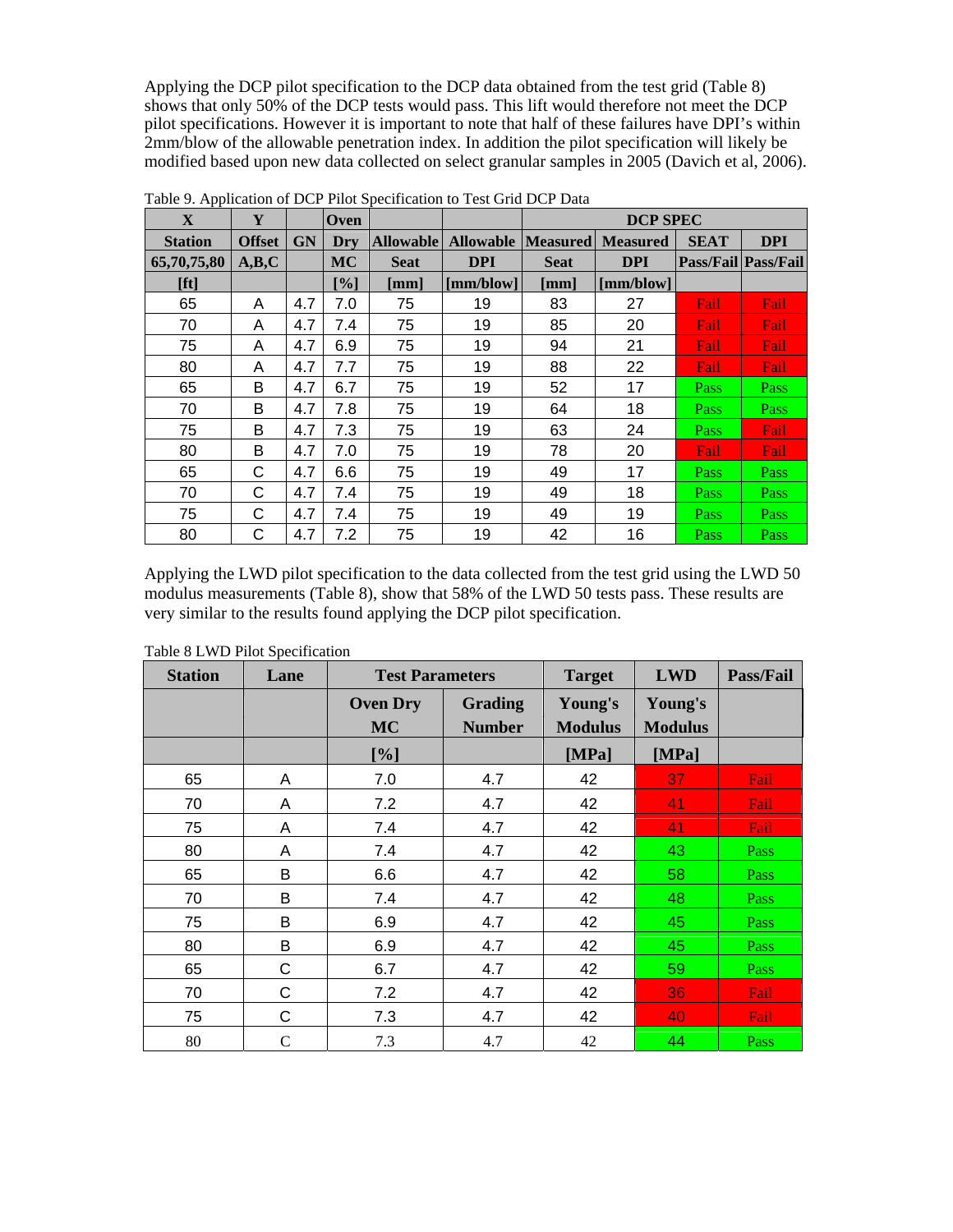# 7 CONCLUSIONS

The statistical analysis of the data showed that the modulus measurements from the QA devices were not significantly different from the Bomag IC estimated modulus. This suggests that the Bomag roller is capable of classifying the modulus for the entire lift. Furthermore, the IC roller provides 100% verification of this lift area. This is a dramatic improvement over sand cone testing, which covers less than 1% of the compacted volume. The data from the IC roller also provides a record that can be used for decision making during future rehabilitation and pavement maintenance activities.

 The QA devices showed promise and are similarily precise, but additional testing, covering a wider range of material types is required to demonstrate a strong statistical correlation with the Bomag modulus measurement. Additional research is also required to classify each device's measurement depth.

 The results of the field-testing showed that the LWD pilot specification has the potential to be implemented. The LWD specification preformed on par with the DCP specification and it seems that given the LWD's ability to track Bomag modulus measurements, further research to refine the target modulus values for the specification could prove very beneficial.

 One of the most challenging aspects of implementing IC technology on future construction projects will be handling the massive amounts of data that are generated and converting them to usable formats for field inspectors. Mn/DOT has developed a preliminary plan for achieving this. First, the roadway alignment data for a project is imported to ArcMap (Fig. 17). ArcMap is a geospatial mapping tool that allows the overlaying of alignment data as a layer of a geographical information system.



Fig. 17 ArcMap file of Road Alignment

Second, an aerial photograph of the site is imported into ArcMap to provide a visual reference for Mn/DOT field inspectors (Fig. 18).

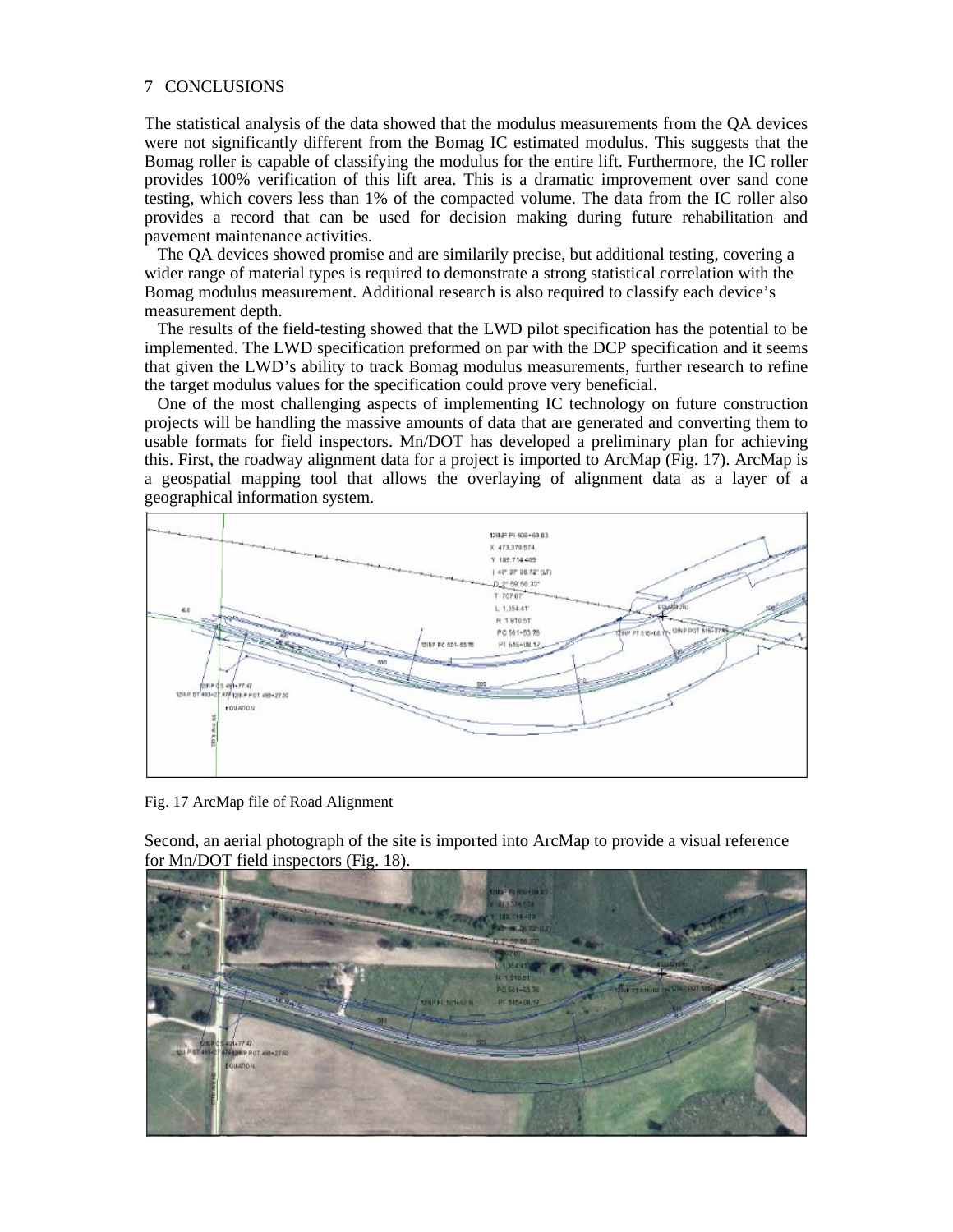Third, the Bomag modulus data are imported. This map is used to identify problem areas during the construction process and decide how to properly address them.



Fig. 19 Aerial Reference Photo with Bomag Modulus Data of Atwater Project

Finally, once compaction has been completed, the reference photo (Fig. 19) coupled with geostatistical methods can be used to determine locations for QA testing.

 The field studies helped identify that some rollers require alterations to their data recordation software. Ideally all roller manufacturers will adopt a standardized data format so that roller data can be exported and analyzed in an expeditious manner. In order to accomplish this the authors suggests that the roller manufacturers provide all of the following data in a comma delimited ASCII format:

- Roller parameters including width, diameter, static drum mass, maximum vertical dynamic force and horsepower
- Frequency, amplitude, and acceleration of the drum
- Modulus, stiffness, or compaction index parameter
- Position data that includes x,y,and z coordinates for each side of the drum in UTM NAD 1983 zone 15N format
- Time stamp for each data point accurate to the frequency of the drum.

 Some difficulties were experienced, from site to site, dealing with GPS data because there was no current standard for GPS. However, the roller data collected from the Atwater site was recovered from the Bomag roller successfully and was uploaded to Mn/DOT standard GIS software. This demonstrates that the Bomag roller is capable of meeting the requirements of the implementation plan developed by Mn/DOT.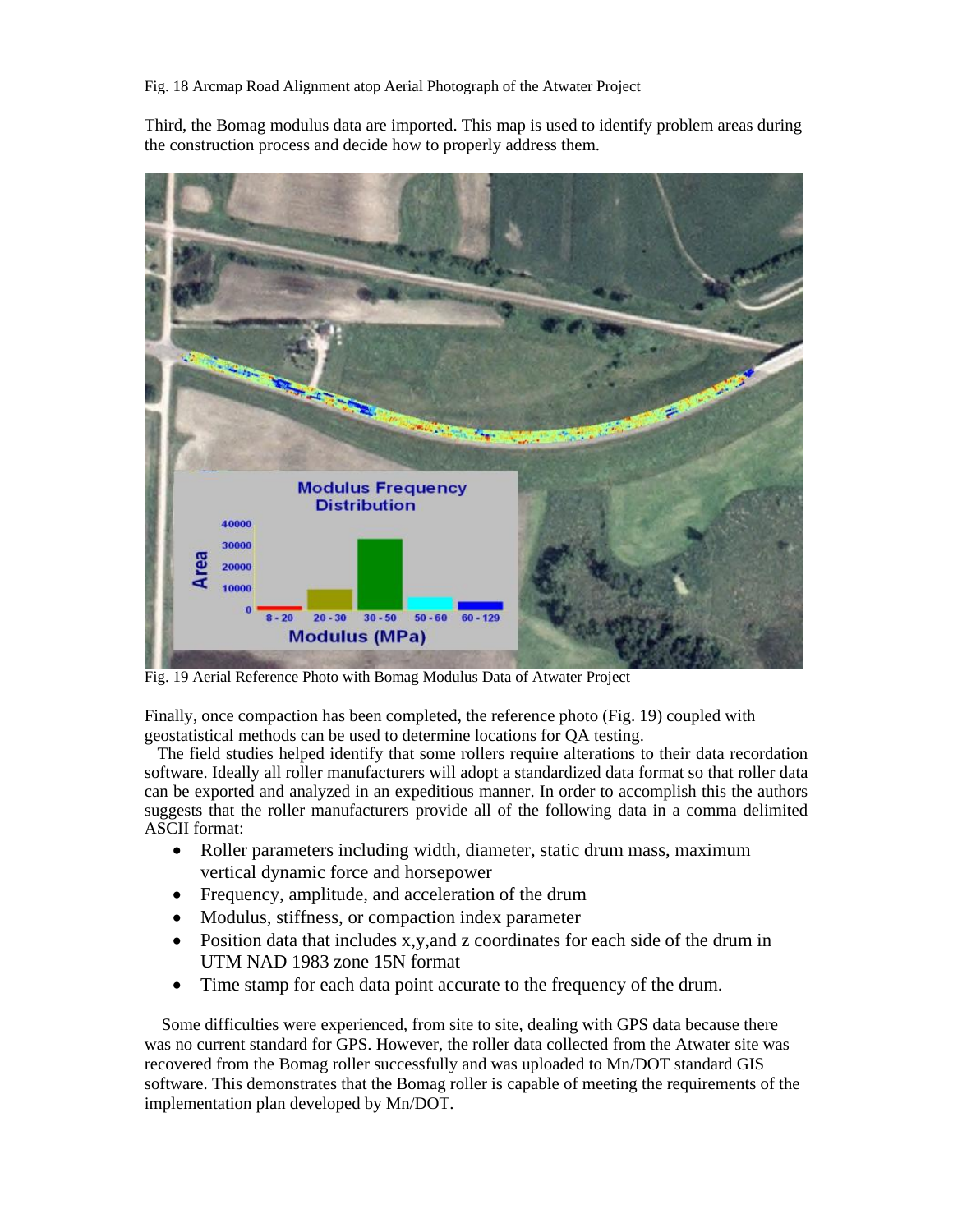The intelligent compaction rollers all exhibited tremendous promise for use as QC tools on project sites. These trials showed that the technology is field-functional and that implementation is feasible for the 2006 construction season. The portable field-testing devices such as the DCP, LWD, and GeoGauge were found to show great potential for QA. Despite continued challenges with direct comparisons between each device, the results of this study suggest that the modulus estimates from each device are similarly precise and more relevant to performance than the currently accepted QA test, the sand cone. Furthermore, given that the portable field device tests can be conducted more quickly, are safer, and are better suited for use with IC technology; it is strongly recommended that these newer tests be considered as a replacement for the sand cone test.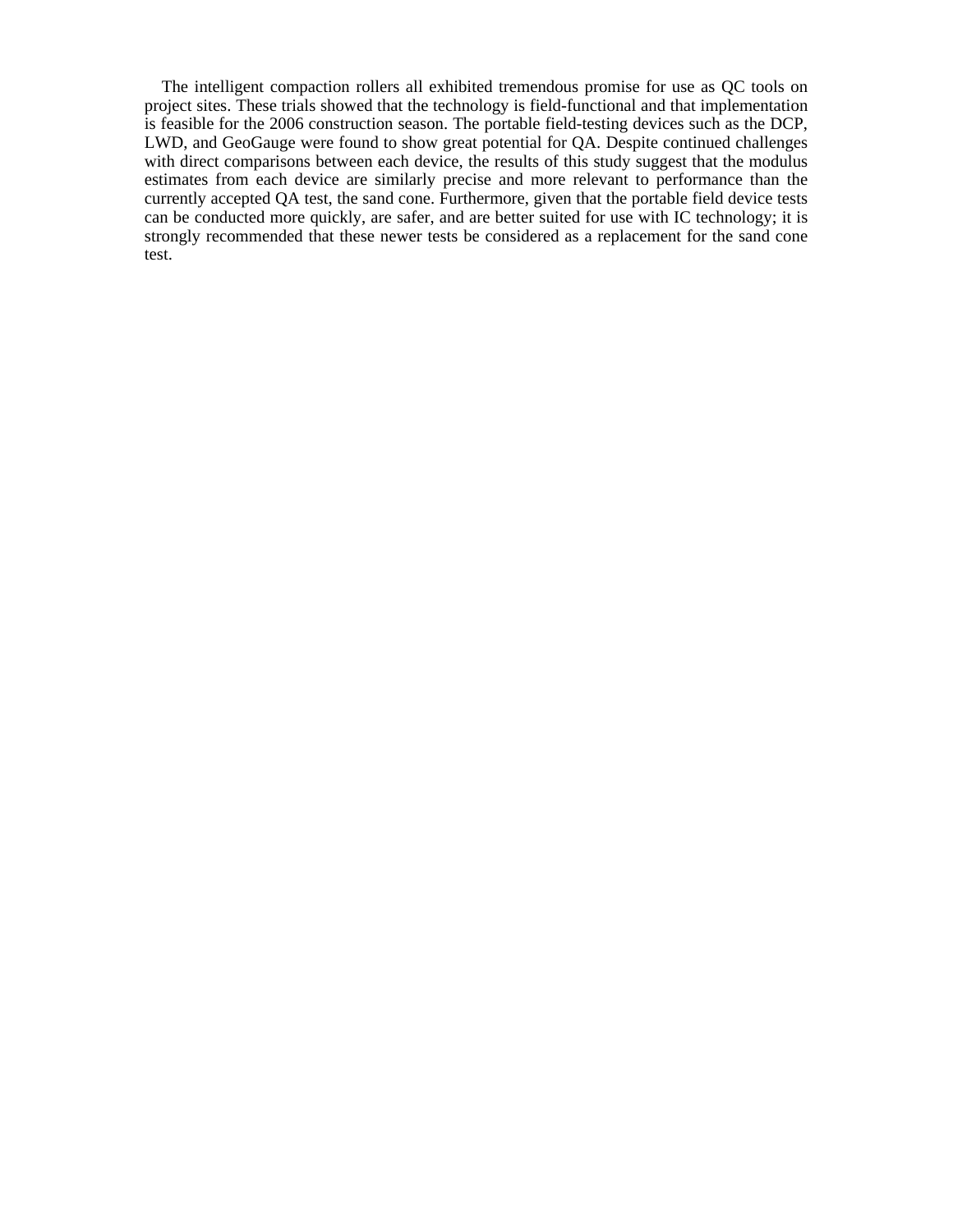#### **REFRENCES**

Ammann Group. 2003. "Ammann Compaction Expert Brochure". Retrieved December 10, 2005 from. http://www.ammann-group.ch/content/documents/d200402221649596319.pdf.

Anderegg, R. & Kaufmann, K. Intelligent Compaction with Vibratory Rollers. 2004. *Transportation Research Board: Journal of the Transportation Research Board*, No. 1868. TRB National Research Council. Washington D.C. pp 124-134.

Briaud, J. L. & Seo, J. 2003. Intelligent Compaction: An Overview and Research Needs. College Station,Texas: Texas A&M University.

Cackler, E.T., White, D.J., Jaselskis, E.J. & Schaeffer, V.R. 2004. Field Evaluation of Compaction Monitoring Technology: Phase I. CTRE Project 03-141. Ames, Iowa.

Davich, P., Camargo, F., Larsen, B., Roberson, R. & Siekmeier, J. 2006. LRRB Inv 829: Validation of DCP and LWD Moisture Specification for Granular Material. Maplewood, Minnesota : Mn/DOT.

Horan, R. 2005. Trip Report to TH53 Duluth. Federal Highways Administration.

SAS Institute. Inc. 2005. JMP Users Guide Ver. 5.0. SAS Inst. Inc. Cary,NC.

Hoffmann, O., Guzina, B., & Drescher, A. 2003. Stiffness Estimates Using Portable Deflectometers. Minneapolis, MN: University of Minnesota.

Main Associates. 2005. Trial Use of a Stiffness Based Specification for Subgrade Compaction QC/QA by MnDOT District 2.

McVay, M.C. & Ko, J. 2005. Evaluating Thick Lift Limerock-Base Course. FDOT.

Mn/DOT Grading and Base Office. 2006. Personal communication.

NCHRP. 2005. "Intelligent Soil Compaction Systems" research Project Statement. Project 21-09 FY 2006. Posted 9/15/05.

Oman,M. 2004. Advancement of Grading and Base Material Testing. March 30, 2004. Mn/DOT Internal Report. Maplewood, MN: Minnesota Department of Transportation. Office of Materials.

Petersen, D.L. 2005. Continuous Compaction Control MnRoad Demonstration. Report MN/RC 2005-07. Mn/DOT. Page 132.

Petersen, D.L., Siekmeier, J.A., Nelson, C.R. & Peterson, R.L. 2006a. Intelligent Soil Compaction—Technology, Results, and a Roadmap toward Widespread Use. TRB.

Petersen, et al. 2006b. TH53 Report. In Press.

Proctor, R.R.. 1945. Proctor on Military Airfields. Transactions No. 110 ASCE. pp 799-809.